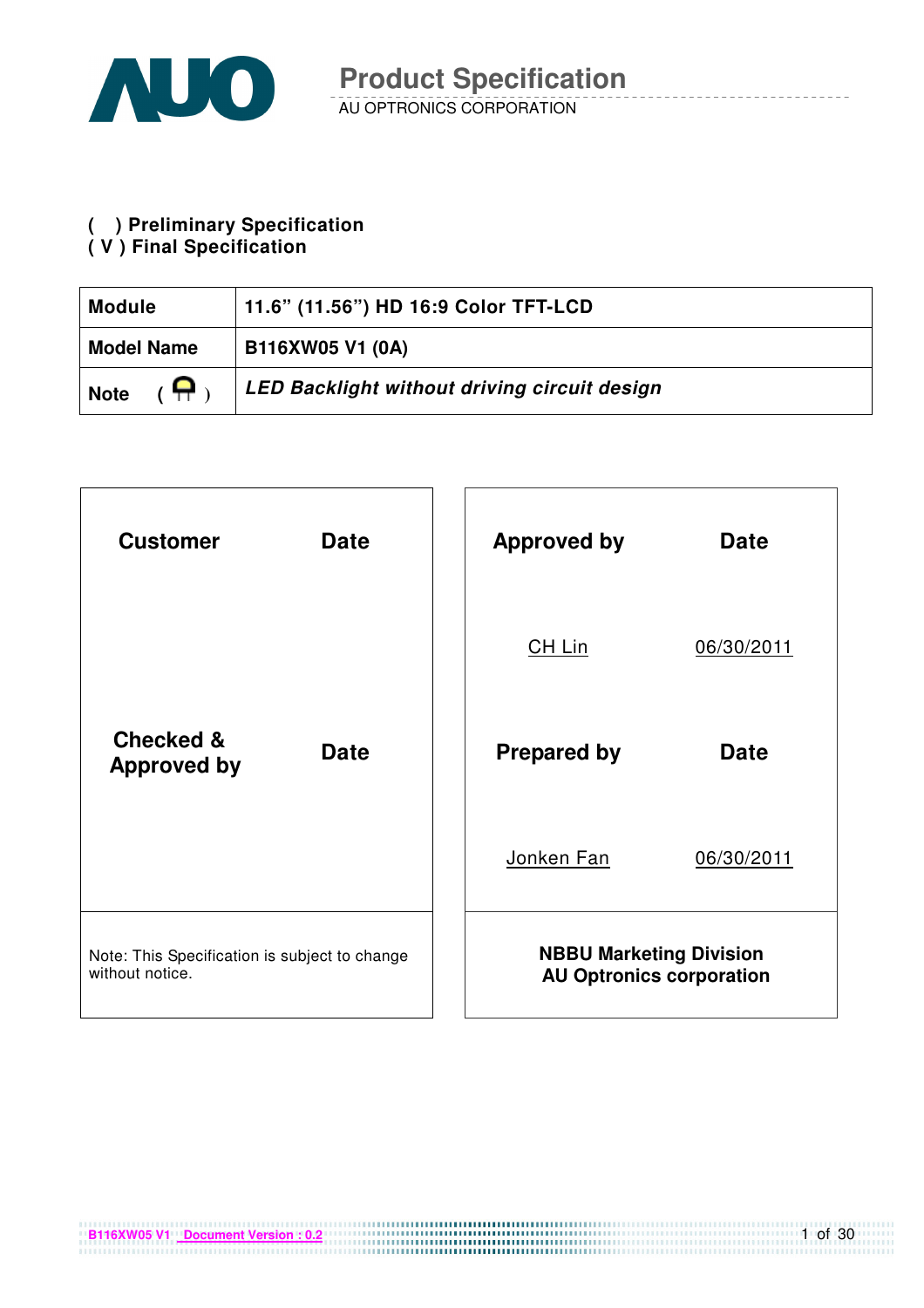

# **Contents**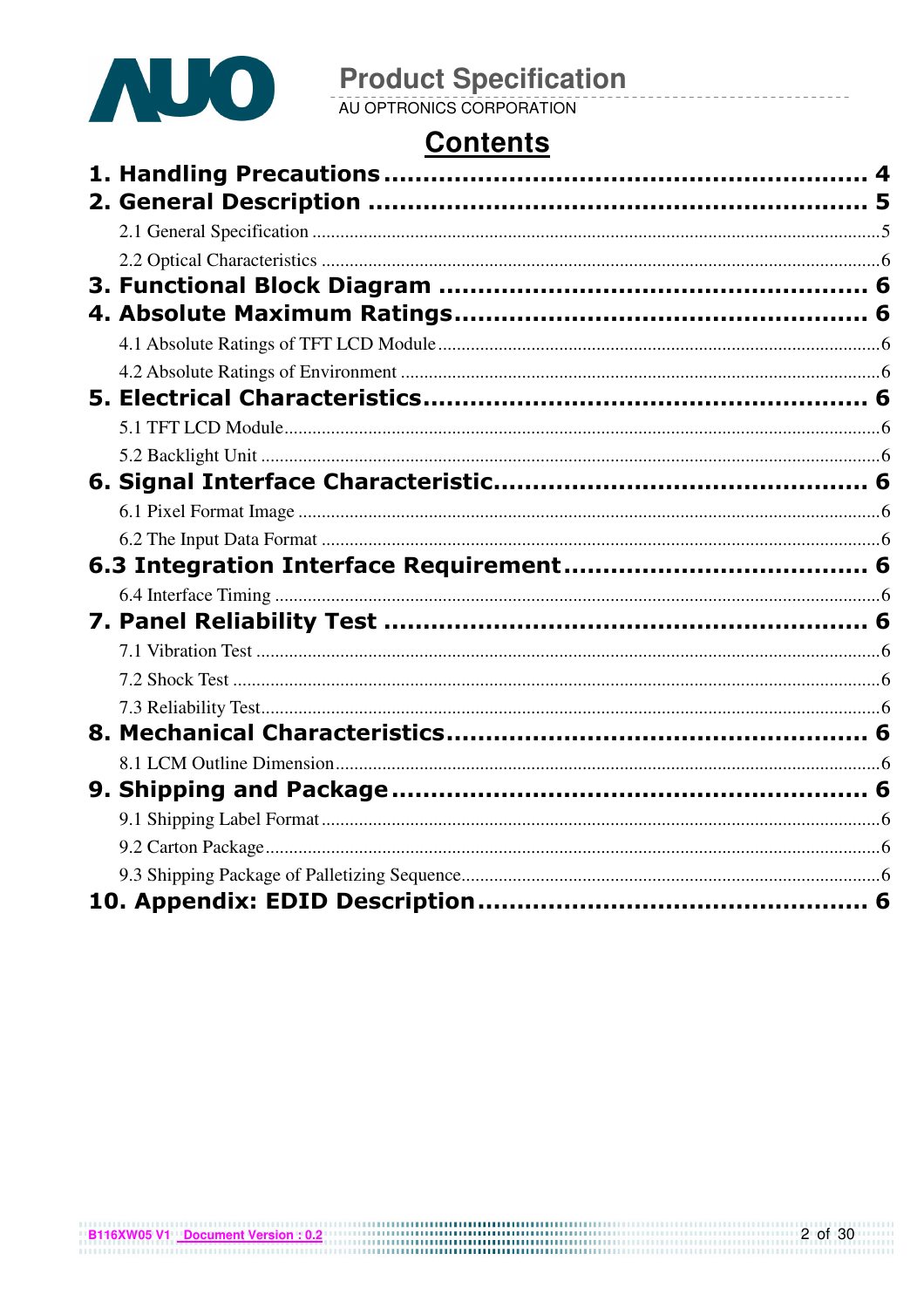

AU OPTRONICS CORPORATION

# **Record of Revision**

|                | <b>Version and Date</b> | Page | Old description            | <b>New Description</b>     | Remark |
|----------------|-------------------------|------|----------------------------|----------------------------|--------|
| $\vert$ 1      | 2010/12/03 0.1          | All  | First Edition for Customer |                            |        |
| $\overline{2}$ | 2011/04/11 0.2          | All  | First Edition for Customer |                            |        |
| 3              | 2011/06/30 0.3          | All  |                            | <b>Final Specification</b> |        |
|                |                         |      |                            |                            |        |
|                |                         |      |                            |                            |        |
|                |                         |      |                            |                            |        |
|                |                         |      |                            |                            |        |
|                |                         |      |                            |                            |        |
|                |                         |      |                            |                            |        |
|                |                         |      |                            |                            |        |
|                |                         |      |                            |                            |        |
|                |                         |      |                            |                            |        |
|                |                         |      |                            |                            |        |
|                |                         |      |                            |                            |        |
|                |                         |      |                            |                            |        |
|                |                         |      |                            |                            |        |
|                |                         |      |                            |                            |        |
|                |                         |      |                            |                            |        |
|                |                         |      |                            |                            |        |
|                |                         |      |                            |                            |        |
|                |                         |      |                            |                            |        |
|                |                         |      |                            |                            |        |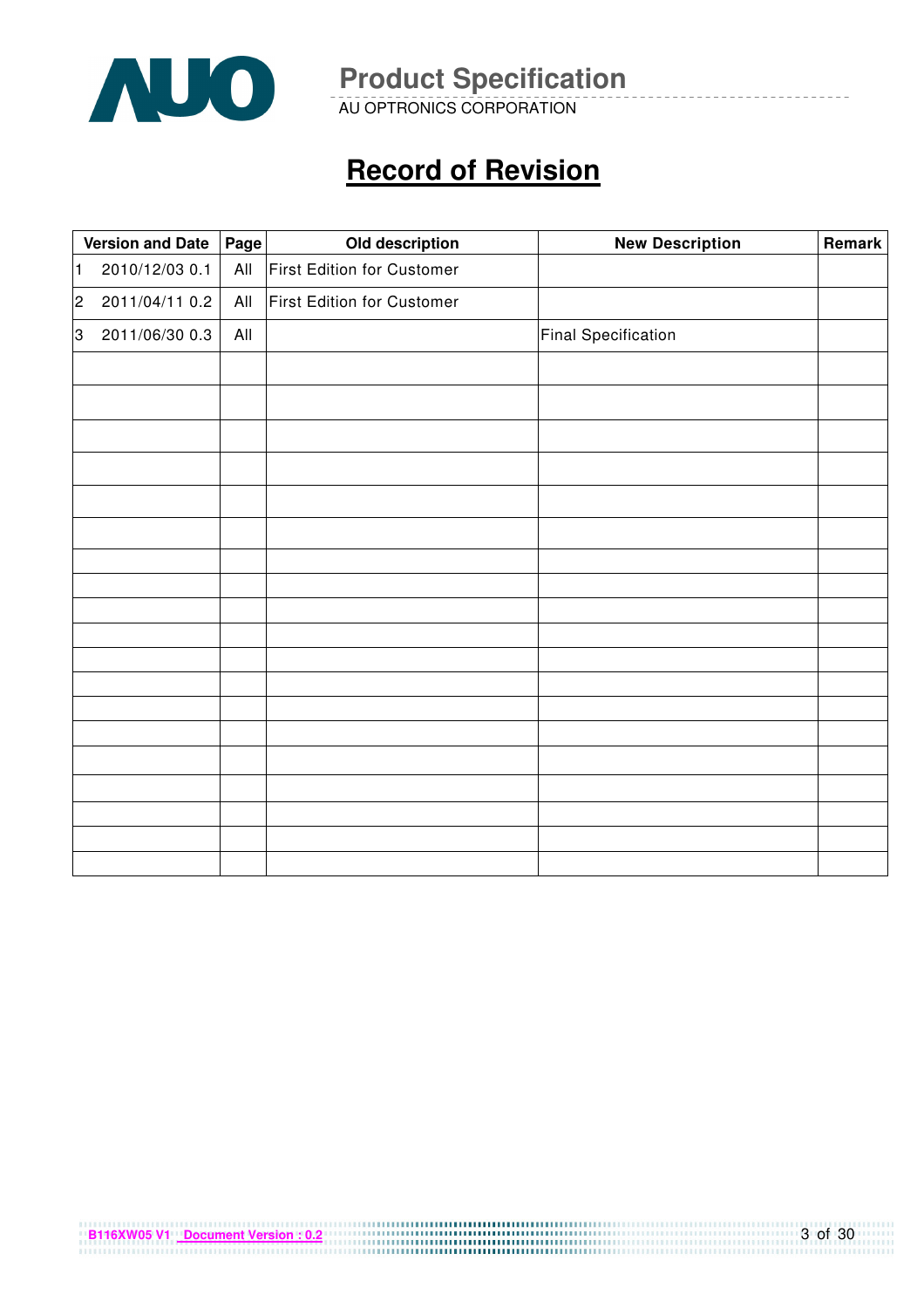

# **1. Handling Precautions**

- 1) Since front polarizer is easily damaged, pay attention not to scratch it.
- 2) Be sure to turn off power supply when inserting or disconnecting from input connector.
- 3) Wipe off water drop immediately. Long contact with water may cause discoloration or spots.
- 4) When the panel surface is soiled, wipe it with absorbent cotton or other soft cloth.
- 5) Since the panel is made of glass, it may break or crack if dropped or bumped on hard surface.
- 6) Since CMOS LSI is used in this module, take care of static electricity and insure human earth when handling.
- 7) Do not open nor modify the Module Assembly.
- 8) Do not press the reflector sheet at the back of the module to any directions.
- 9) At the insertion or removal of the Signal Interface Connector, be sure not to rotate nor tilt the Interface Connector of the TFT Module.
- 11) After installation of the TFT Module into an enclosure (Notebook PC Bezel, for example), do not twist nor bend the TFT Module even momentary. At designing the enclosure, it should be taken into consideration that no bending/twisting forces are applied to the TFT Module from outside. Otherwise the TFT Module may be damaged.
- 12) Small amount of materials having no flammability grade is used in the LCD module. The LCD module should be supplied by power complied with requirements of Limited Power Source (IEC60950 or UL1950), or be applied exemption.
- 13) Disconnecting power supply before handling LCD modules, it can prevent electric shock, DO NOT TOUCH the electrode parts, cables, connectors and LED circuit part of TFT module that a LED light bar build in as a light source of back light unit. It can prevent electronic breakdown.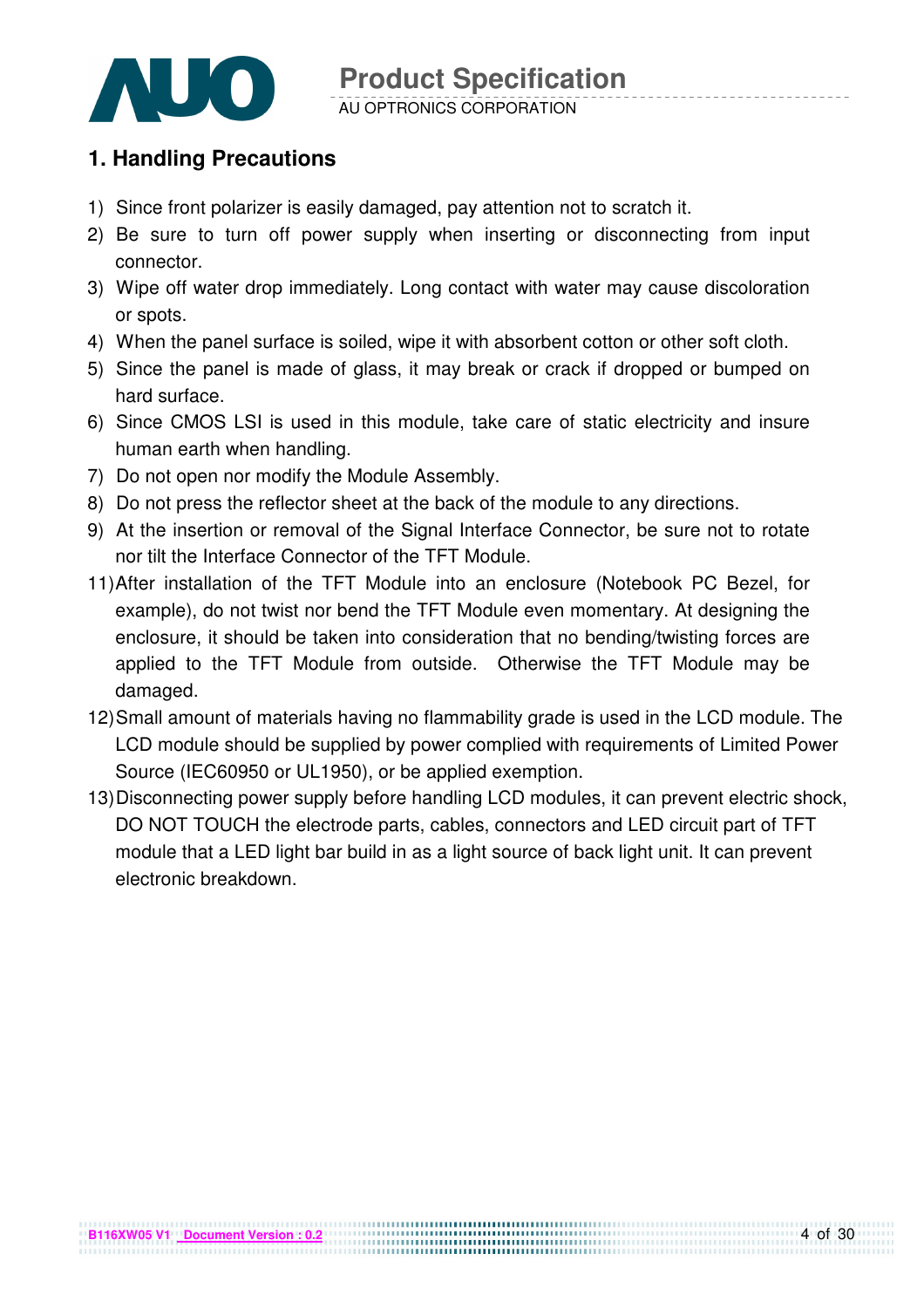

# **2. General Description**

B116XW05 V1 is a Color Active Matrix Liquid Crystal Display composed of a TFT LCD panel, a driver circuit, and LED backlight system. The screen format is intended to support the 16:9 HD, 1366(H) x768(V) screen and 262k colors (RGB 6-bits data driver) without LED backlight driving circuit.

B116XW05 V1 is designed for a display unit of notebook style personal computer and industrial machine.

# **2.1 General Specification**

The following items are characteristics summary on the table at 25  $\degree$ C condition:

| <b>Items</b>                                               |                                                               | <b>Unit</b>                              | <b>Specifications</b> |                                                            |       |       |  |
|------------------------------------------------------------|---------------------------------------------------------------|------------------------------------------|-----------------------|------------------------------------------------------------|-------|-------|--|
| Screen Diagonal                                            |                                                               | [mm]                                     | 11.568"               |                                                            |       |       |  |
| <b>Active Area</b>                                         | [mm]                                                          | 256.12 x 144.00                          |                       |                                                            |       |       |  |
| Pixels H x V                                               |                                                               |                                          | 1366 x 3(RGB) x 768   |                                                            |       |       |  |
| <b>Pixel Pitch</b>                                         | [mm]                                                          | $0.1875(V) \times 3 \times 0.0625(H)$ mm |                       |                                                            |       |       |  |
| <b>Pixel Format</b>                                        | 1366 (RGB stripe, H) x 768 (V)                                |                                          |                       |                                                            |       |       |  |
| Display Mode                                               |                                                               |                                          | <b>Normally White</b> |                                                            |       |       |  |
| White Luminance (ILED=20mA)<br>(Note: ILED is LED current) |                                                               | $\lceil cd/m^2 \rceil$                   |                       | 200 typ. (5 points average)<br>170 min. (5 points average) |       |       |  |
|                                                            | <b>Luminance Uniformity</b><br>1.25 max. $(5 \text{ points})$ |                                          |                       |                                                            |       |       |  |
| <b>Contrast Ratio</b>                                      |                                                               |                                          |                       | 600 typ, 500 min.                                          |       |       |  |
| <b>Response Time</b>                                       |                                                               | [ms]                                     | 16 typ / 20 Max       |                                                            |       |       |  |
| Nominal Input Voltage VDD                                  |                                                               | [Volt]                                   | $+3.3$ typ.           |                                                            |       |       |  |
| <b>Power Consumption</b>                                   |                                                               | [Watt]                                   | Logic 1.0 Max         |                                                            |       |       |  |
| Weight                                                     |                                                               | [Grams]                                  | 210 max.              |                                                            |       |       |  |
|                                                            |                                                               |                                          |                       | Min.                                                       | Typ.  | Max.  |  |
| <b>Physical Size</b>                                       |                                                               | [mm]                                     | Length                | 282.5                                                      | 283.0 | 283.5 |  |
| Include bracket                                            |                                                               |                                          | Width                 | 166.5                                                      | 167.0 | 167.5 |  |
|                                                            |                                                               |                                          | <b>Thickness</b>      |                                                            |       | 3.6   |  |
| <b>Electrical Interface</b>                                |                                                               |                                          | 1 channel eDP         |                                                            |       |       |  |
| <b>Glass Thickness</b>                                     |                                                               | [mm]                                     | 0.3                   |                                                            |       |       |  |
| Polarizer                                                  | Top                                                           |                                          |                       | Glossy Surface, 4H Hard Coating, EWV                       |       |       |  |
|                                                            | <b>Bottom</b>                                                 |                                          | AG, 40% Haze, EWV     |                                                            |       |       |  |
| <b>Support Color</b>                                       |                                                               |                                          |                       | 262K colors (RGB 6-bit)                                    |       |       |  |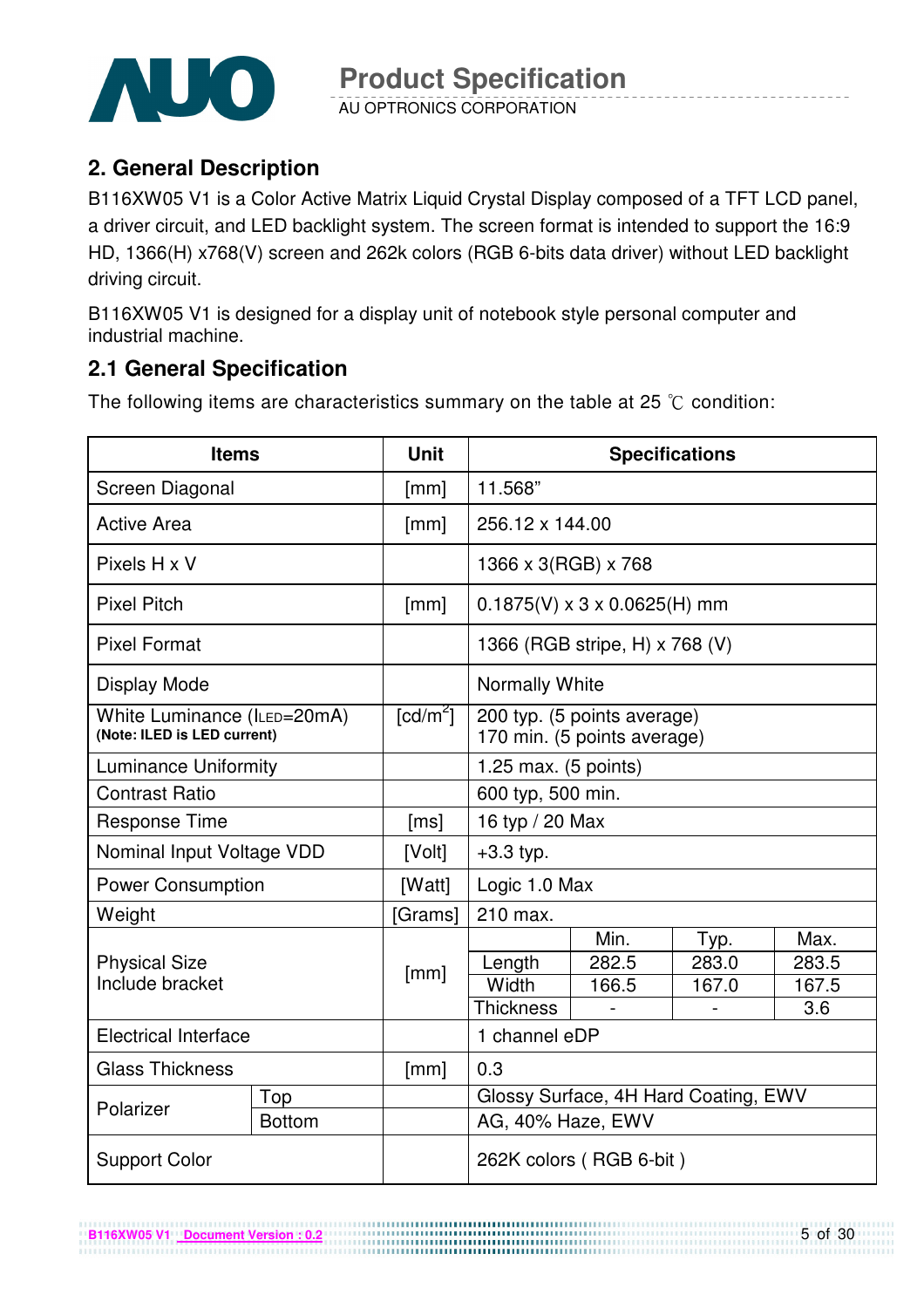

AU OPTRONICS CORPORATION

| Temperature Range<br>Operating<br>Storage (Non-Operating) | $\mathsf{I}^\circ\mathsf{C} \mathsf{I}$<br>$\mathsf{I}^\circ\mathsf{C} \mathsf{I}$ | 0 to $+50$<br>$-20$ to $+60$ |
|-----------------------------------------------------------|------------------------------------------------------------------------------------|------------------------------|
| <b>RoHS Compliance</b>                                    |                                                                                    | <b>RoHS Compliance</b>       |

# **2.2 Optical Characteristics**

The optical characteristics are measured under stable conditions at 25°C (Room Temperature) :

| <b>Item</b>                               |              | <b>Symbol</b>          | <b>Conditions</b>            | Min.  | Typ.           | Max.           | <b>Unit</b>     | <b>Note</b>             |
|-------------------------------------------|--------------|------------------------|------------------------------|-------|----------------|----------------|-----------------|-------------------------|
| <b>White Luminance</b><br>$I_{LED=}$ 20mA |              |                        | 5 points average             | 170   | 200            | $\blacksquare$ | $\text{cd/m}^2$ | 1, 4, 5.                |
| <b>Viewing Angle</b>                      |              | $\bm{\theta}$ R        | <b>Horizontal</b><br>(Right) | 65    | 70             | $\blacksquare$ |                 |                         |
|                                           |              | $\theta_L$             | $CR = 10$<br>(Left)          | 65    | 70             | $\blacksquare$ |                 |                         |
|                                           |              | ψн                     | <b>Vertical</b><br>(Upper)   | 50    | 60             |                | degree          | 4, 9                    |
|                                           |              | $\phi_L$               | $CR = 10$<br>(Lower)         | 50    | 60             | ۰              |                 |                         |
| Luminance<br><b>Uniformity</b>            |              | $\delta$ <sub>5P</sub> | <b>5 Points</b>              |       | $\blacksquare$ | 1.25           |                 | 1, 3, 4                 |
| Luminance<br><b>Uniformity</b>            |              | $\delta$ 13P           | <b>13 Points</b>             |       |                | 1.60           |                 | 2, 3, 4                 |
| <b>Contrast Ratio</b>                     |              | <b>CR</b>              |                              | 500   | 600            |                |                 | 4, 6                    |
| <b>Cross talk</b>                         |              | %                      |                              |       |                | 4              |                 | 4, 7                    |
| <b>Response Time</b>                      |              | $T_{\sf RT}$           | <b>Rising + Falling</b>      |       | 16             | 20             | msec            | 4, 8                    |
|                                           | <b>Red</b>   | <b>Rx</b>              |                              | 0.534 | 0.584          | 0.634          |                 |                         |
|                                           |              | <b>Ry</b>              |                              | 0.291 | 0.341          | 0.391          |                 |                         |
|                                           |              | Gx                     |                              | 0.278 | 0.328          | 0.378          |                 |                         |
| Color /                                   | Green        | Gy                     |                              | 0.528 | 0.578          | 0.628          |                 |                         |
| <b>Chromaticity</b><br><b>Coodinates</b>  |              | <b>Bx</b>              | <b>CIE 1931</b>              | 0.105 | 0.155          | 0.205          |                 | $\overline{\mathbf{4}}$ |
|                                           | <b>Blue</b>  | <b>By</b>              |                              | 0.084 | 0.134          | 0.184          |                 |                         |
|                                           |              | <b>Wx</b>              |                              | 0.263 | 0.313          | 0.363          |                 |                         |
|                                           | <b>White</b> | Wy                     |                              | 0.279 | 0.329          | 0.379          |                 |                         |
| <b>NTSC</b>                               |              | $\%$                   |                              | 42    | 45             |                |                 |                         |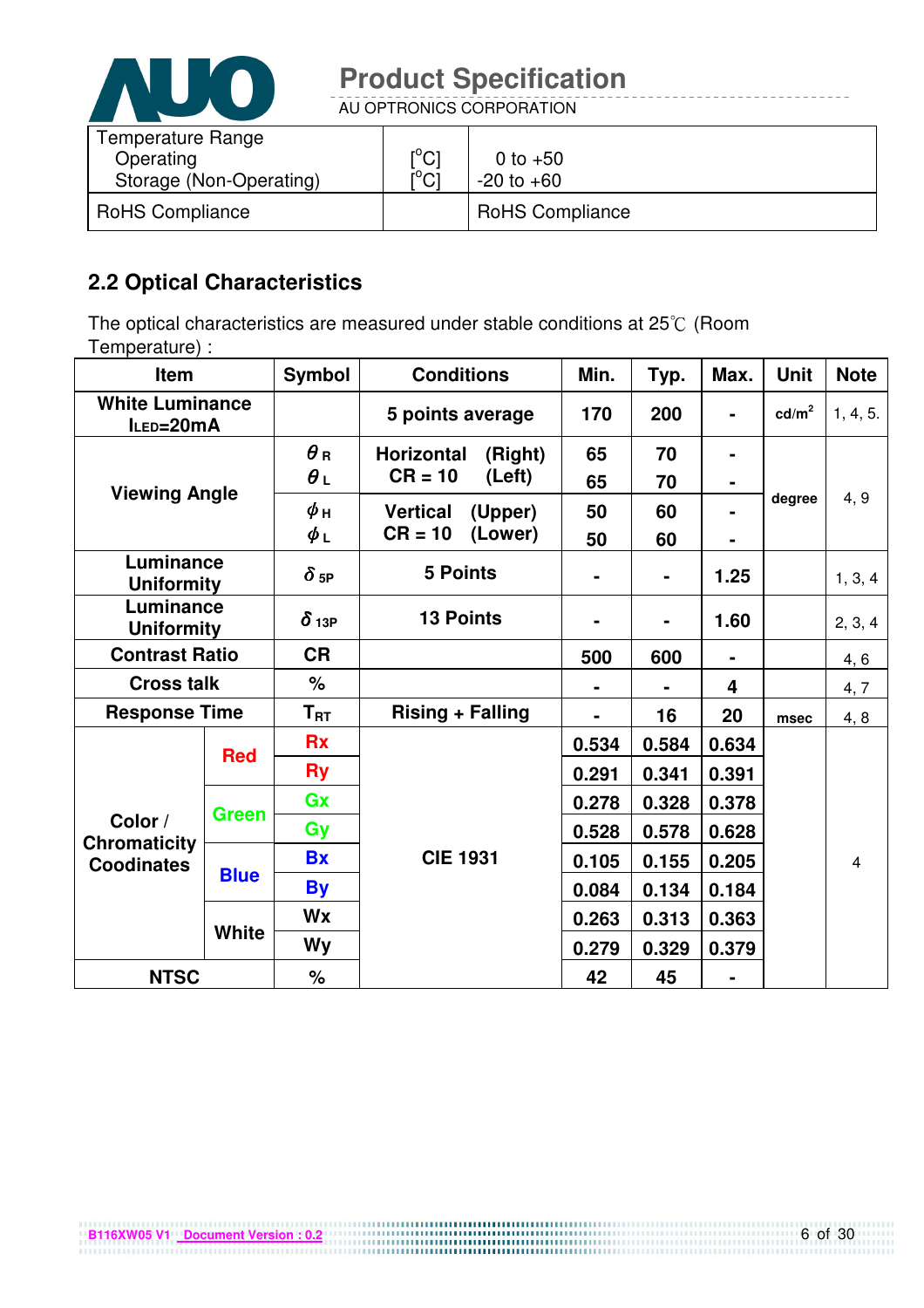

**Note 1**: 5 points position (Ref: Active area)



**Note 2**: 13 points position (Ref: Active area)



**Note 3**: The luminance uniformity of 5 or13 points is defined by dividing the maximum luminance values by the minimum test point luminance

| $\delta$ w <sub>5</sub> | Maximum Brightness of five points     |
|-------------------------|---------------------------------------|
|                         | Minimum Brightness of five points     |
|                         | Maximum Brightness of thirteen points |
| $\delta$ W13            | Minimum Brightness of thirteen points |

#### **Note 4**: Measurement method

The LCD module should be stabilized at given temperature for 30 minutes to avoid abrupt temperature change during measuring. In order to stabilize the luminance, the measurement should be executed after lighting

7 of 30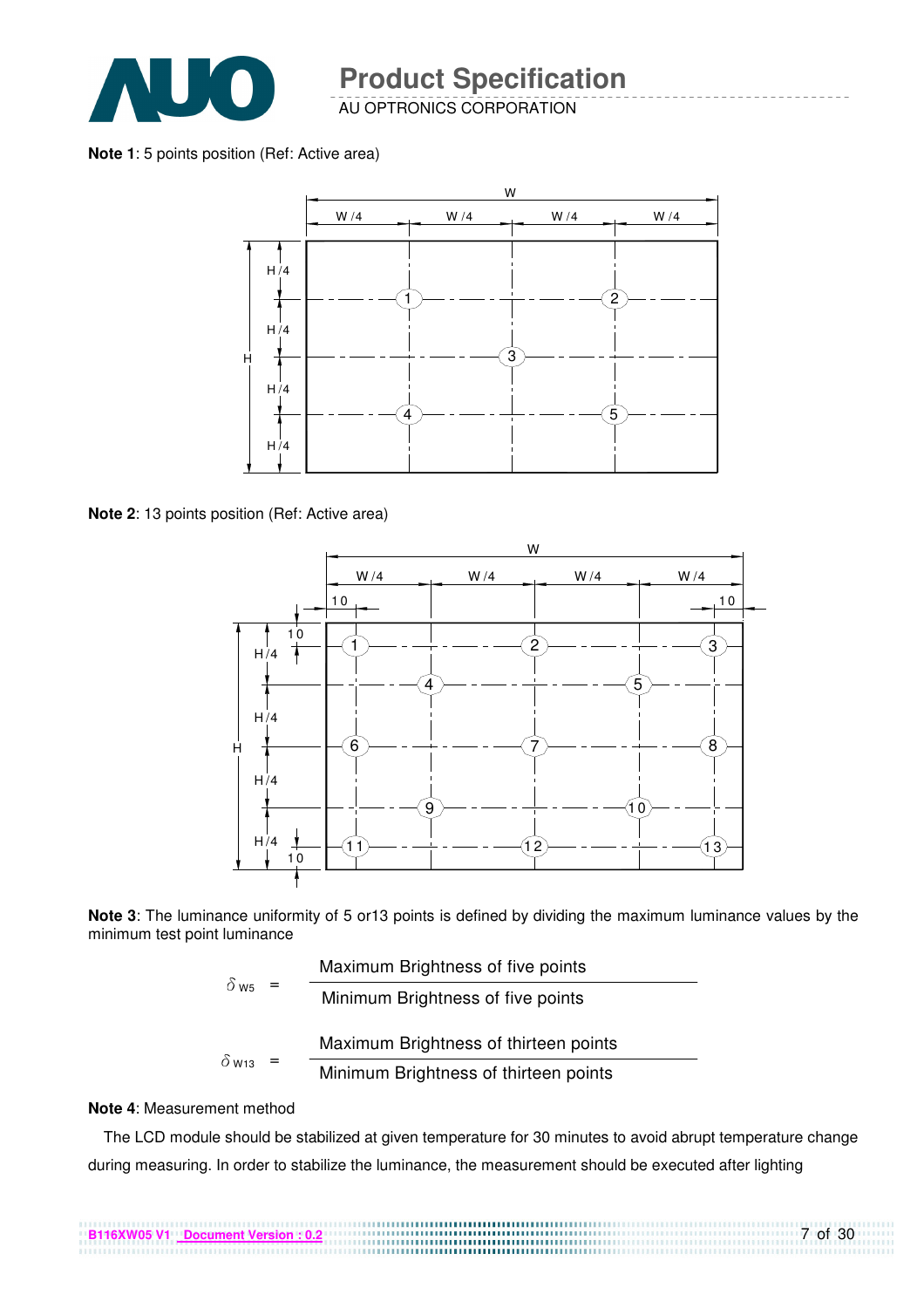

AU OPTRONICS CORPORATION

Backlight for 30 minutes in a stable, windless and dark room, and it should be measured in the center of screen.



Center of the screen

**Note 5** : Definition of Average Luminance of White (Y<sub>L</sub>):

Measure the luminance of gray level 63 at 5 points  $Y_L = [L (1) + L (2) + L (3) + L (4) + L (5)] / 5$ L (x) is corresponding to the luminance of the point X at Figure in Note (1).

#### **Note 6** : Definition of contrast ratio:

Contrast ratio is calculated with the following formula.

Contrast ratio  $(CR)$ = Brightness on the "White" state Brightness on the "Black" state

**Note 7** : Definition of Cross Talk (CT)

 $CT = |Y_B - Y_A| / Y_A \times 100$  (%)

Where

 $Y_A$  = Luminance of measured location without gray level 0 pattern (cd/m<sub>2</sub>)

................................

 $Y_B =$  Luminance of measured location with gray level 0 pattern (cd/m2)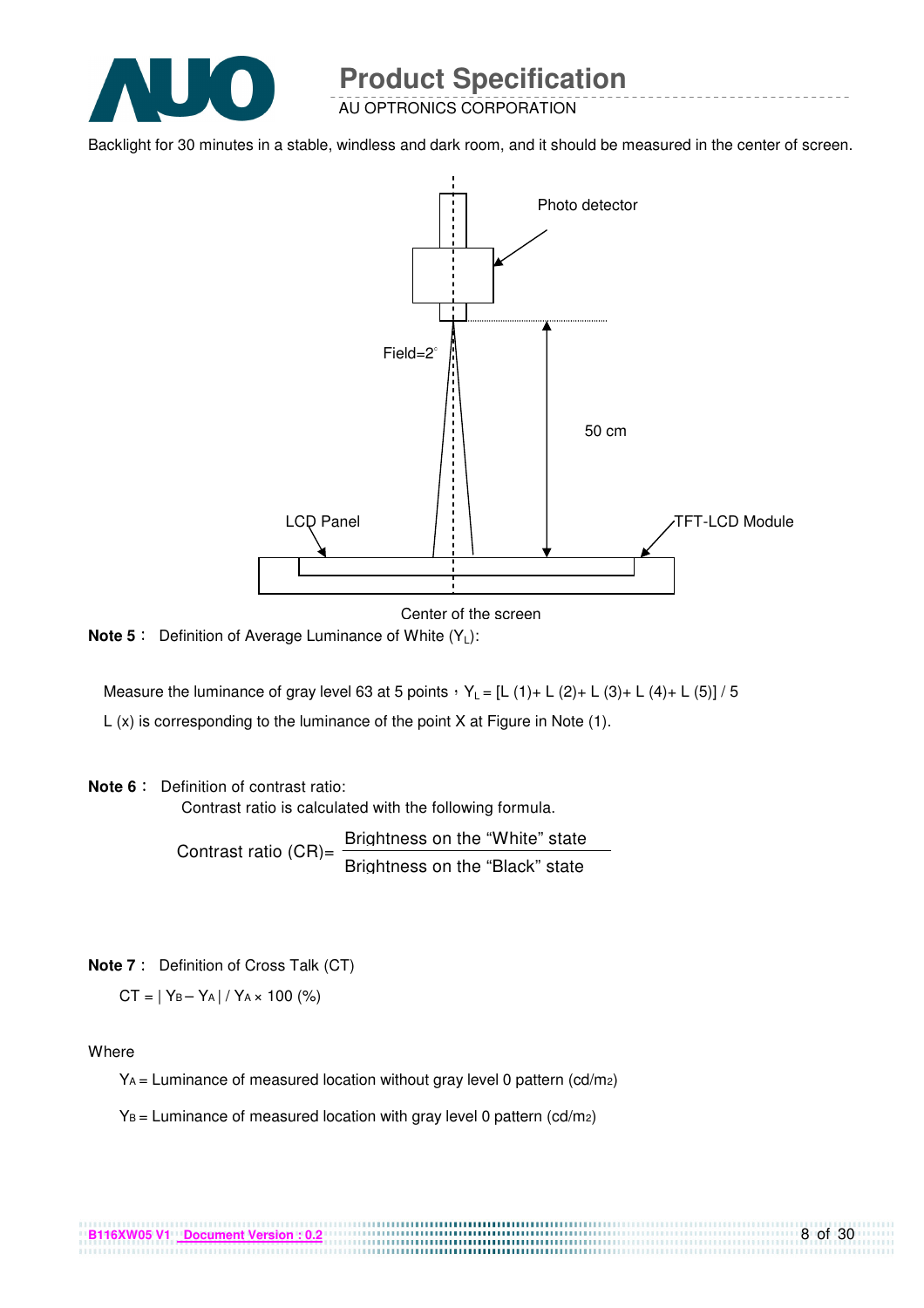

AU OPTRONICS CORPORATION



**Note 8**: Definition of response time:

The output signals of BM-7 or equivalent are measured when the input signals are changed from "Black" to "White" (falling time) and from "White" to "Black" (rising time), respectively. The response time interval between the 10% and 90% of amplitudes. Refer to figure as below.



,,,,,,,,,,,,,,,,,,,,,,,,,,,,,,,,,,,,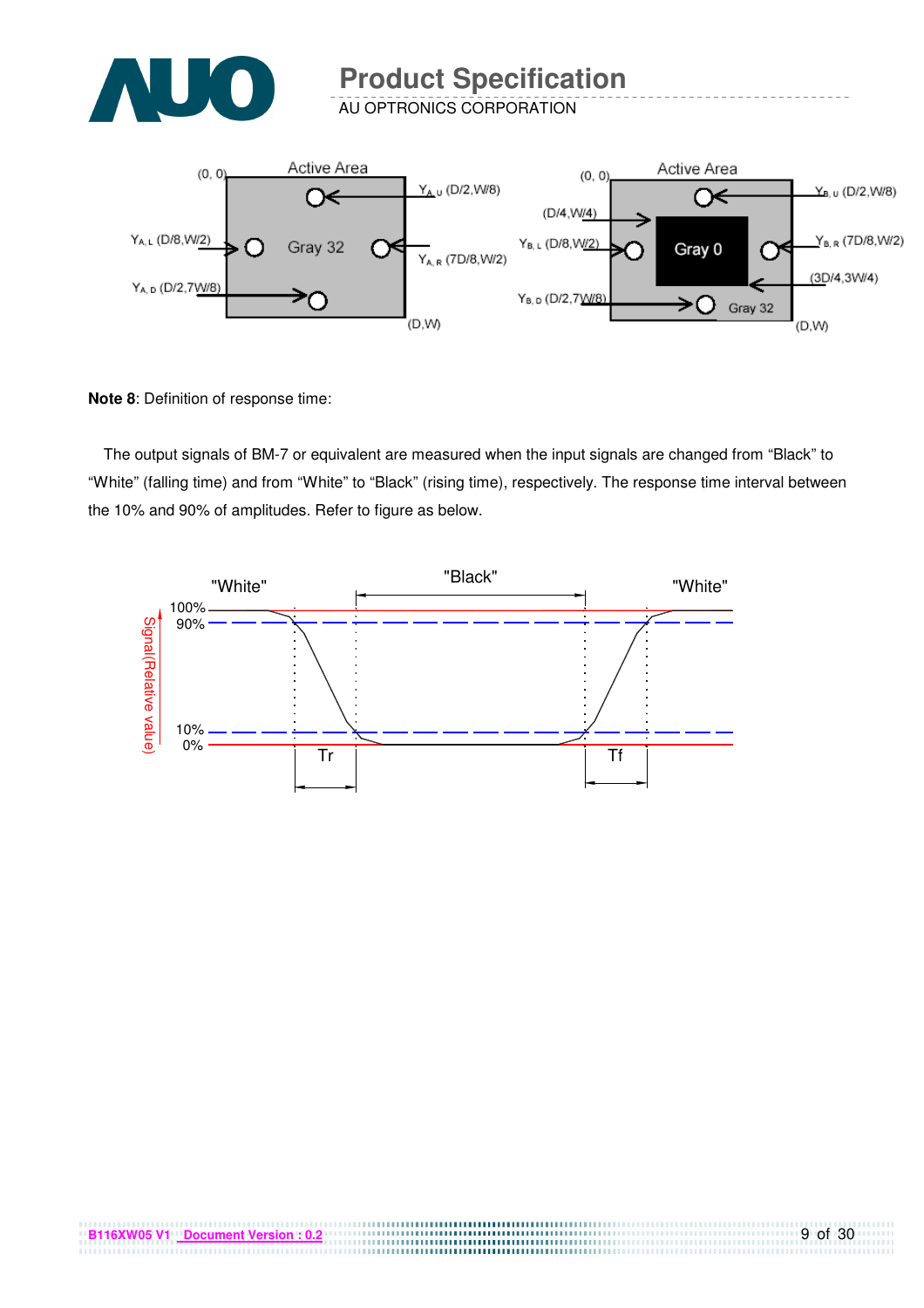

#### **Note 9**. Definition of viewing angle

Viewing angle is the measurement of contrast ratio  $\geq$  10, at the screen center, over a 180° horizontal and 180° vertical range (off-normal viewing angles). The 180° viewing angle range is broken down as follows; 90° (θ) horizontal left and right and 90° (Φ) vertical, high (up) and low (down). The measurement direction is typically perpendicular to the display surface with the screen rotated about its center to develop the desired measurement viewing angle.

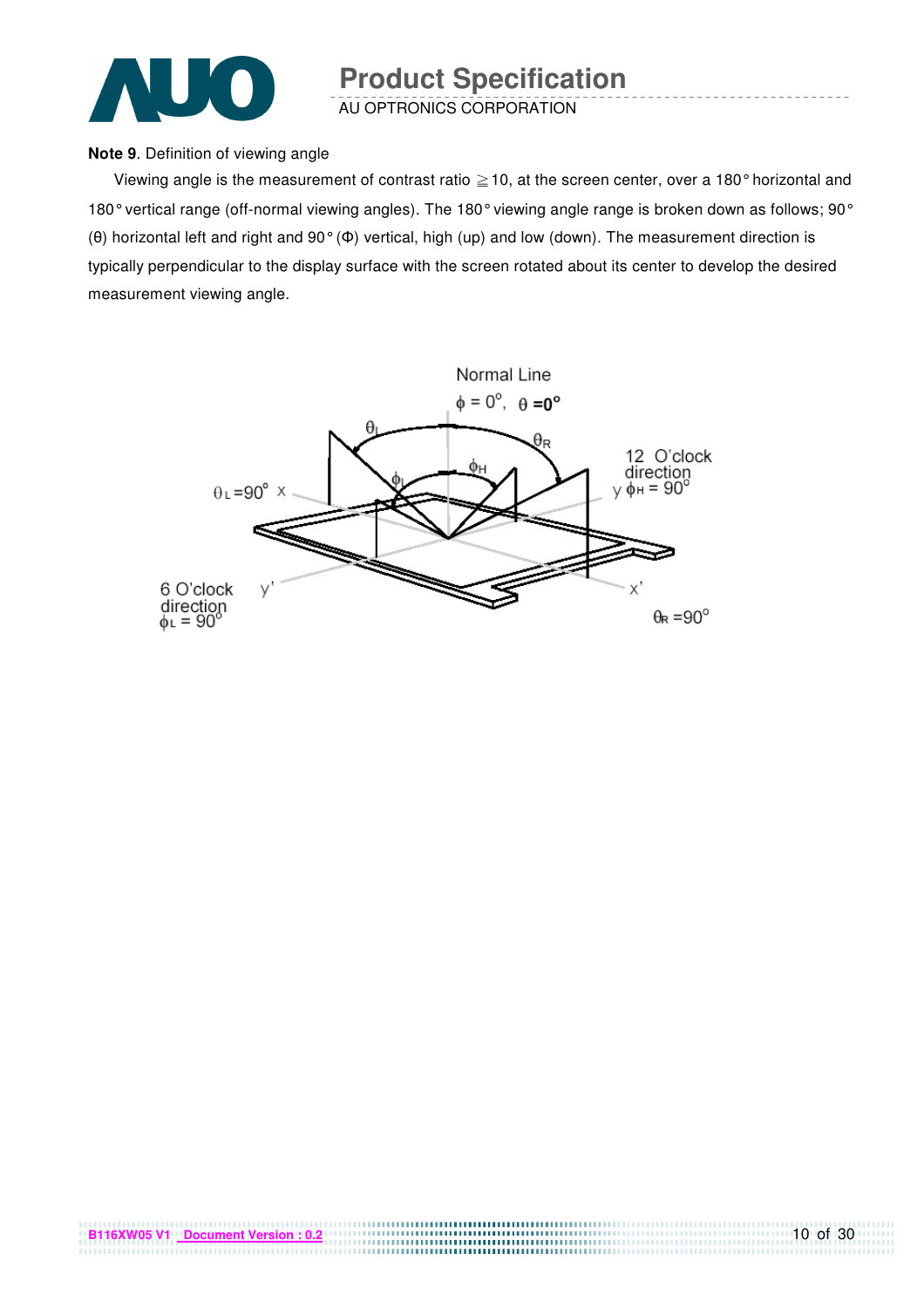

# **3. Functional Block Diagram**

The following diagram shows the functional block of the 11.6 inches wide Color TFT/LCD 30 Pin one channel Module

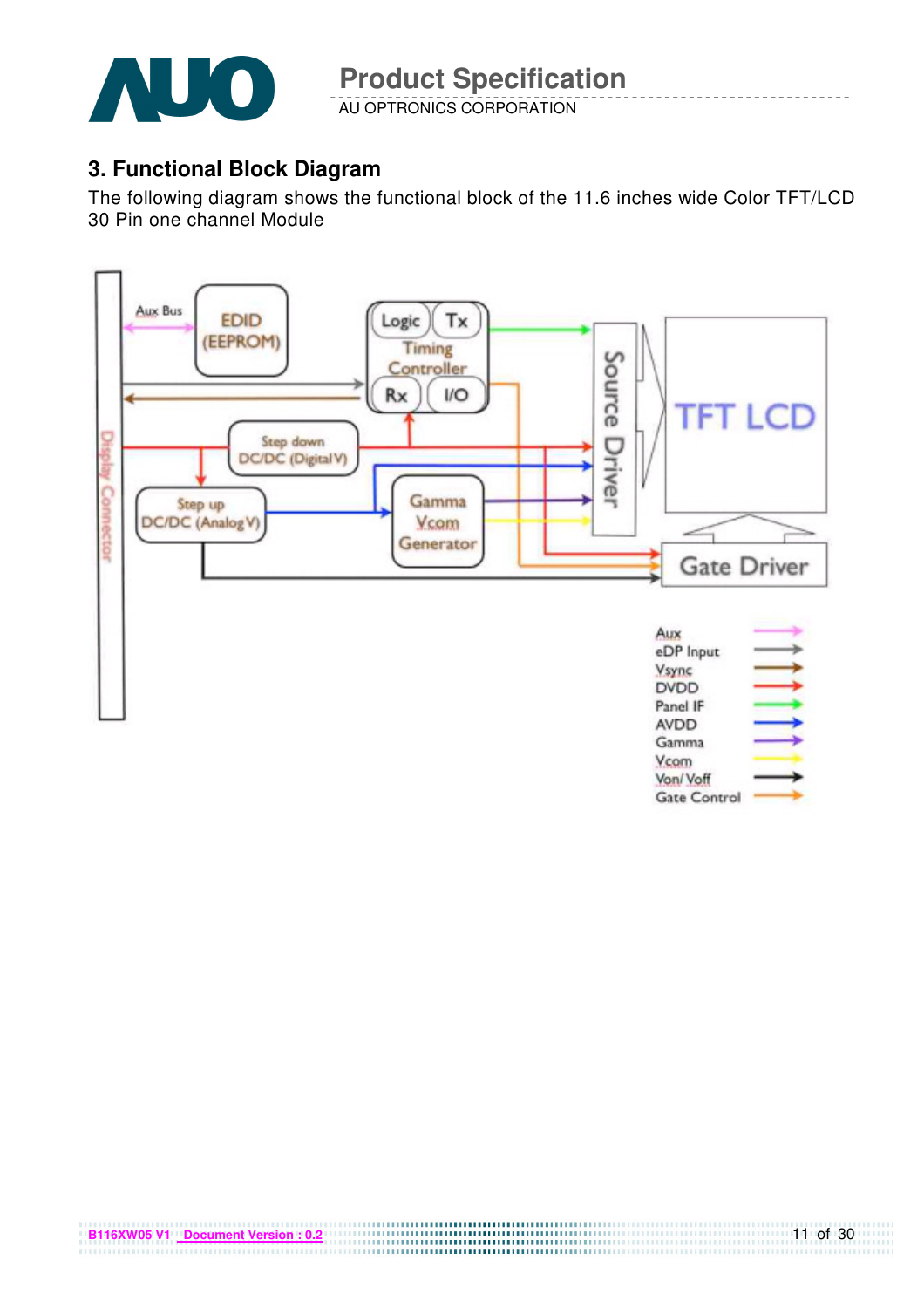

AU OPTRONICS CORPORATION

## **4. Absolute Maximum Ratings**

An absolute maximum rating of the module is as following:

#### **4.1 Absolute Ratings of TFT LCD Module**

| Item                    | Svmbol | Min  | Max  | Unit   | <b>Conditions</b> |
|-------------------------|--------|------|------|--------|-------------------|
| Logic/LCD Drive Voltage | Vin    | -0.3 | +4.U | [Volt] | Note              |

# **4.2 Absolute Ratings of Environment**

| Item                         | Symbol     | Min   | Max   | Unit                                    | <b>Conditions</b> |
|------------------------------|------------|-------|-------|-----------------------------------------|-------------------|
| <b>Operating Temperature</b> | TOP        |       | $+50$ | $\mathsf{I}^\circ\mathsf{C} \mathsf{I}$ | Note 4            |
| <b>Operation Humidity</b>    | <b>HOP</b> | 5     | 95    | [%RH]                                   | Note 4            |
| Storage Temperature          | TST        | $-20$ | +60   | $\mathsf{I}^\circ\mathsf{C} \mathsf{I}$ | Note 4            |
| <b>Storage Humidity</b>      | <b>HST</b> | 5     | 95    | [%RH]                                   | Note 4            |

Note 1: At Ta (25°C)

Note 2: Permanent damage to the device may occur if exceed maximum values

Note 3: LED specification refer to section 5.2

Note 4: For quality performance, please refer to AUO IIS (Incoming Inspection Standard).



.................................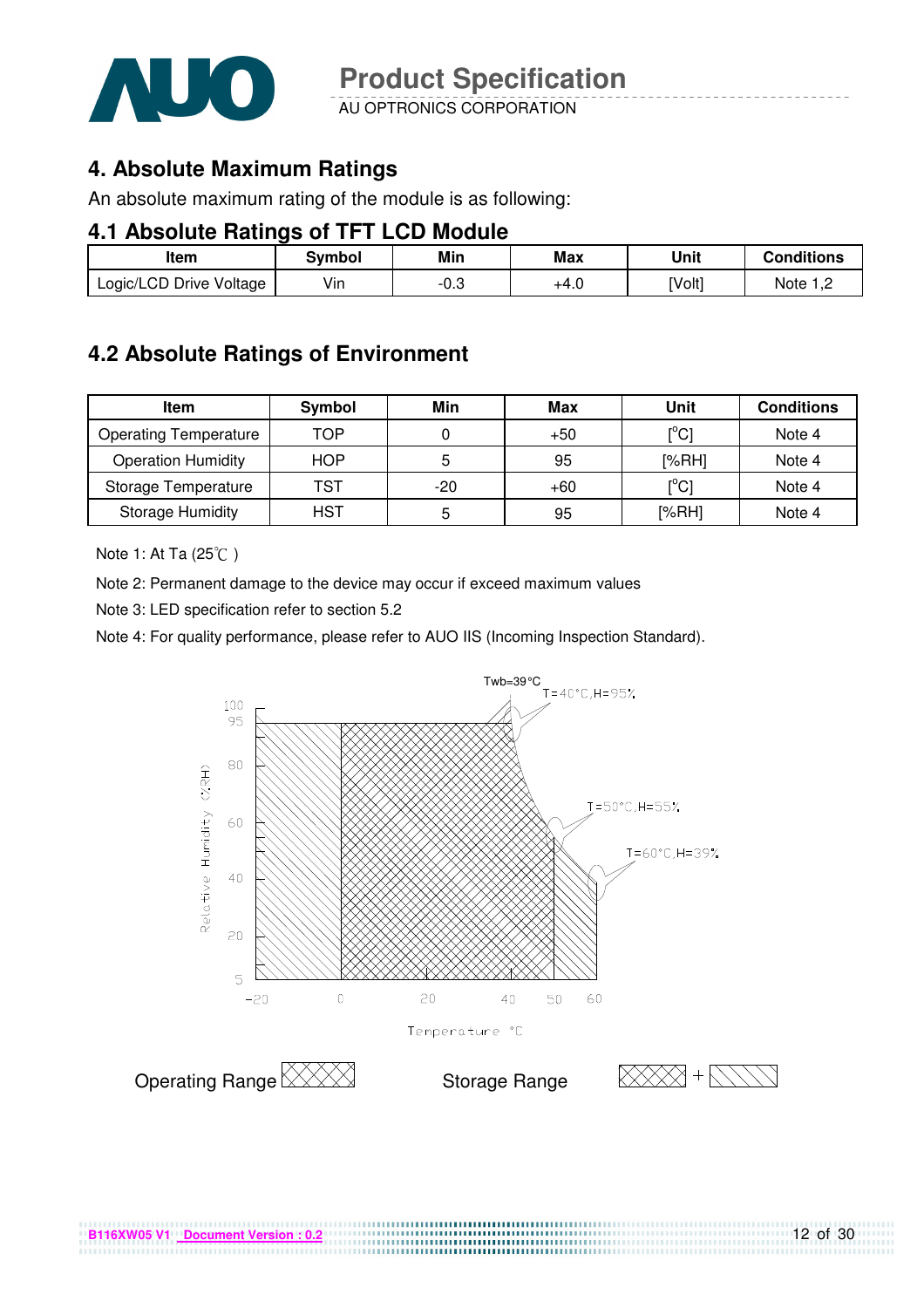



#### **5. Electrical Characteristics**

### **5.1 TFT LCD Module**

#### **5.1.1 Power Specification**

Input power specifications are as follows;

The power specification are measured under  $25^{\circ}$ C and frame frenquency under 60Hz

| <b>Symbol</b> | <b>Parameter</b>                                      | <b>Min</b>               | Typ                          | <b>Max</b> | <b>Units</b>  | <b>Note</b> |
|---------------|-------------------------------------------------------|--------------------------|------------------------------|------------|---------------|-------------|
| <b>VDD</b>    | Logic/LCD Drive<br>Voltage                            | 3.0                      | 3.3                          | 3.6        | [Volt]        |             |
| <b>PDD</b>    | <b>VDD Power</b>                                      | $\overline{\phantom{a}}$ | $\qquad \qquad$              |            | [Watt]        | Note 1      |
| <b>IDD</b>    | <b>IDD Current</b>                                    | $\overline{\phantom{a}}$ | $\qquad \qquad \blacksquare$ | 333        | [mA]          | Note 1      |
| <b>IRush</b>  | <b>Inrush Current</b>                                 | -                        | $\overline{\phantom{a}}$     | 2000       | [mA]          | Note 2      |
| <b>VDDrp</b>  | Allowable<br>Logic/LCD Drive<br><b>Ripple Voltage</b> | $\blacksquare$           |                              | 100        | [mV]<br>$p-p$ |             |

Note 1 : Maximum Measurement Condition : Black Pattern at 3.3V driving voltage. ( $P_{max}=V_{3.3} \times I_{black}$ )

Note 2: Measure Condition



................................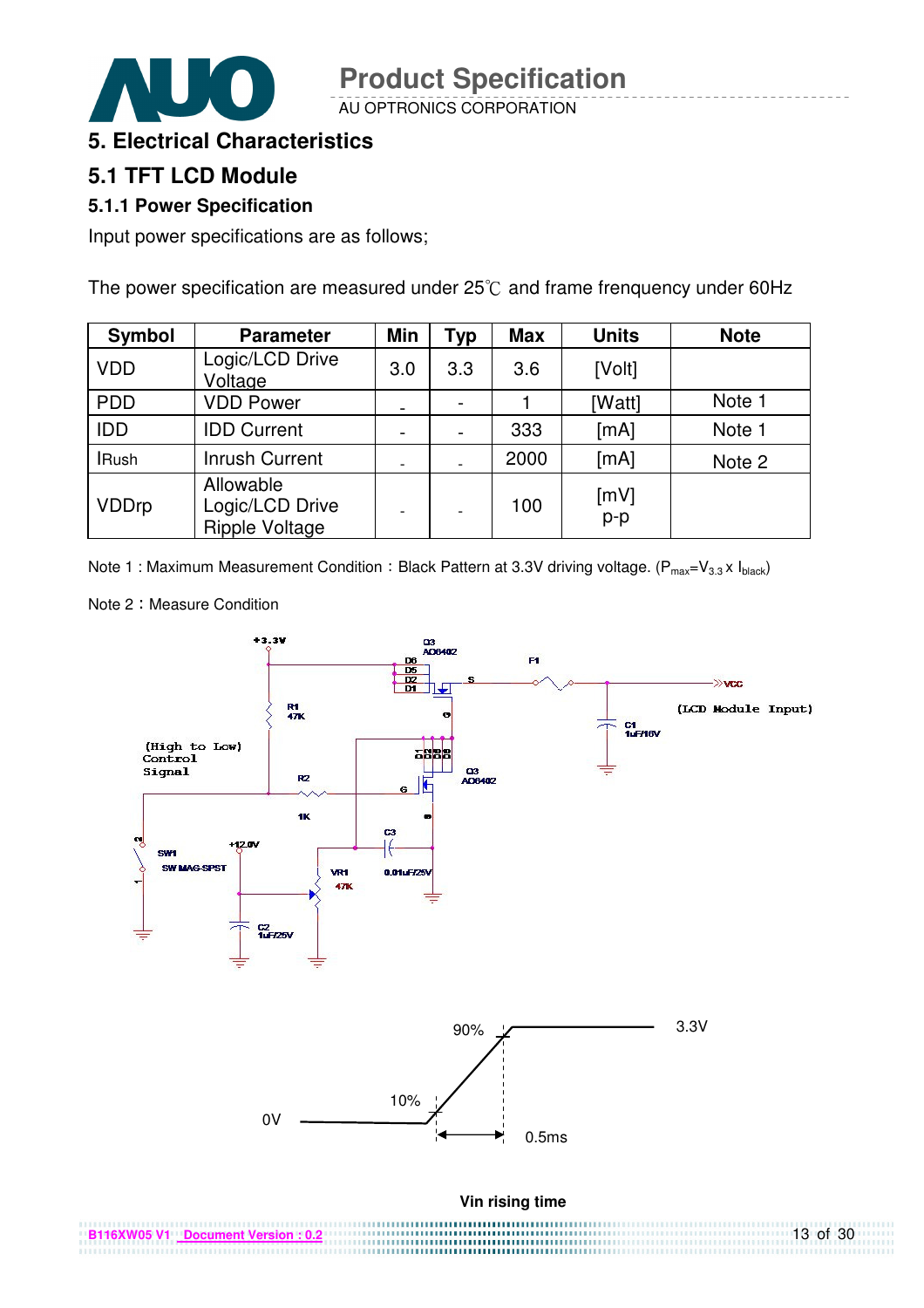

AU OPTRONICS CORPORATION

#### **5.1.2 Signal Electrical Characteristics**

Input signals shall be low or High-impedance state when VDD is off.

#### **Display Port main link signal**



|                        | <b>Display Port Main Link</b>            |      |                                                          |      |      |  |  |  |  |
|------------------------|------------------------------------------|------|----------------------------------------------------------|------|------|--|--|--|--|
|                        |                                          | Min  | Typ                                                      | Max  | Unit |  |  |  |  |
| $V_{CM}$               | Differential common mode voltage         | 0    | 1.2 (1H301)<br>$0.8$ (PARADE)<br>1/2 VDD (IDT 1602/1604) | 2    | v    |  |  |  |  |
| <b>VDiffP-P level1</b> | Differential peak to peak voltage level1 | 0.34 | 0.4                                                      | 0.46 | v    |  |  |  |  |
| <b>VDiffP-P level2</b> | Differential peak to peak voltage level2 | 0.51 | 0.6                                                      | 0.68 | v    |  |  |  |  |
| <b>VDiffP-P level3</b> | Differential peak to peak voltage level3 | 0.69 | 0.8                                                      | 0.92 | v    |  |  |  |  |
| <b>VDiffP-P level4</b> | Differential peak to peak voltage level4 | 1.02 | 1.2                                                      | 1.38 | v    |  |  |  |  |

Remark: Reference VESA eDP standard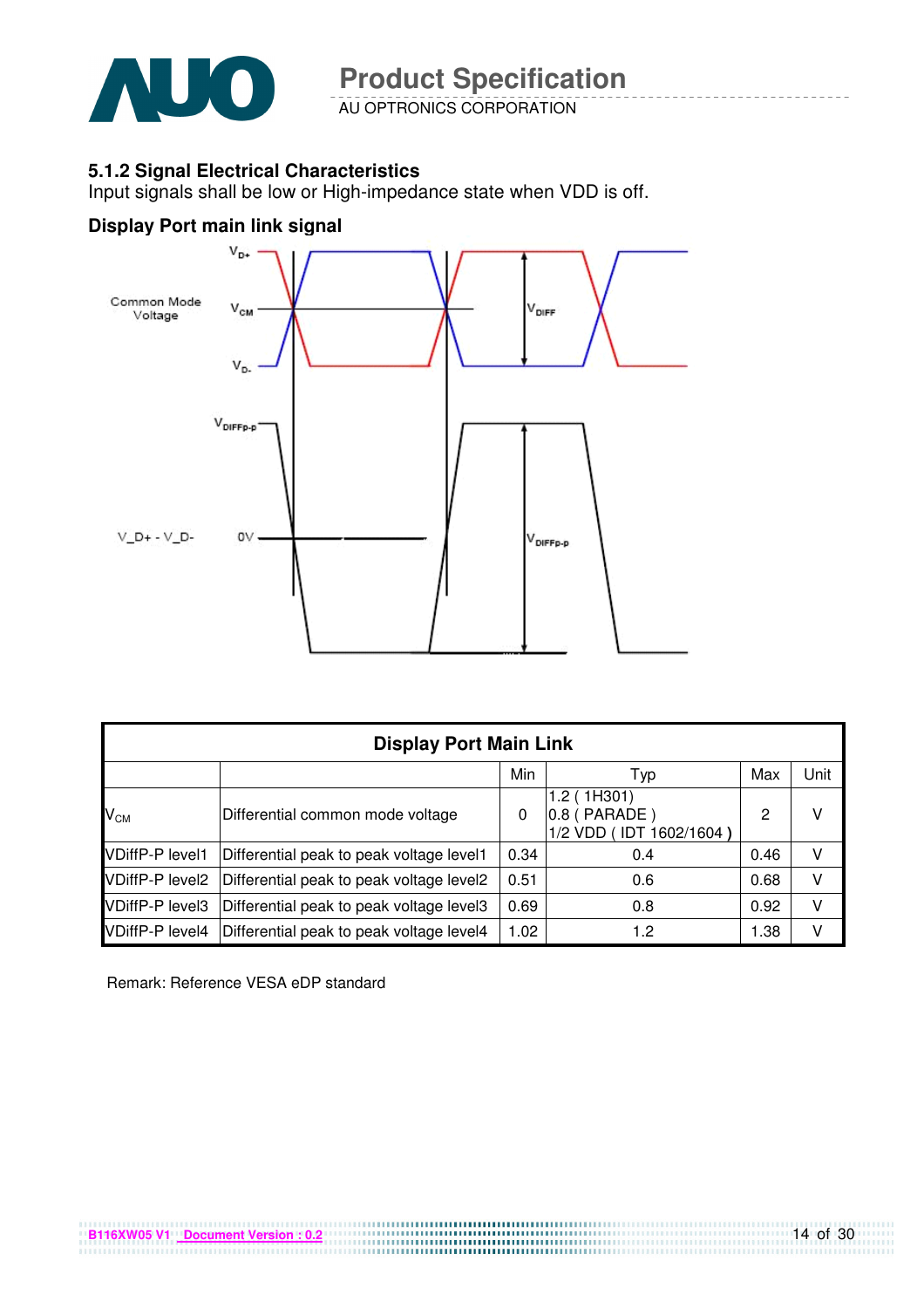

.

AU OPTRONICS CORPORATION

#### **Display Port AUX\_CH signal**



|                             | <b>Display Port AUX CH</b>        |      |                                                        |      |  |  |  |  |
|-----------------------------|-----------------------------------|------|--------------------------------------------------------|------|--|--|--|--|
| Unit  <br>Min<br>Max<br>Тур |                                   |      |                                                        |      |  |  |  |  |
| <b>VCM</b>                  | Differential common mode voltage  | 0    | 1.2(1H301)<br>$0.8$ (PARADE)<br>1/2 VDD(IDT 1602/1604) | 2    |  |  |  |  |
| $VDiff_{P-P}$               | Differential peak to peak voltage | 0.39 |                                                        | 1.38 |  |  |  |  |

Remark: Reference VESA eDP standard

#### **Display Port VHPD signal**

| <b>Display Port AUX CH</b> |                    |      |     |     |      |  |
|----------------------------|--------------------|------|-----|-----|------|--|
|                            |                    | Min  | ⊤ур | Max | Unit |  |
| V <sub>HPD</sub>           | <b>HPD Voltage</b> | 2.25 | -   | 3.6 |      |  |

Remark: Reference VESA eDP standard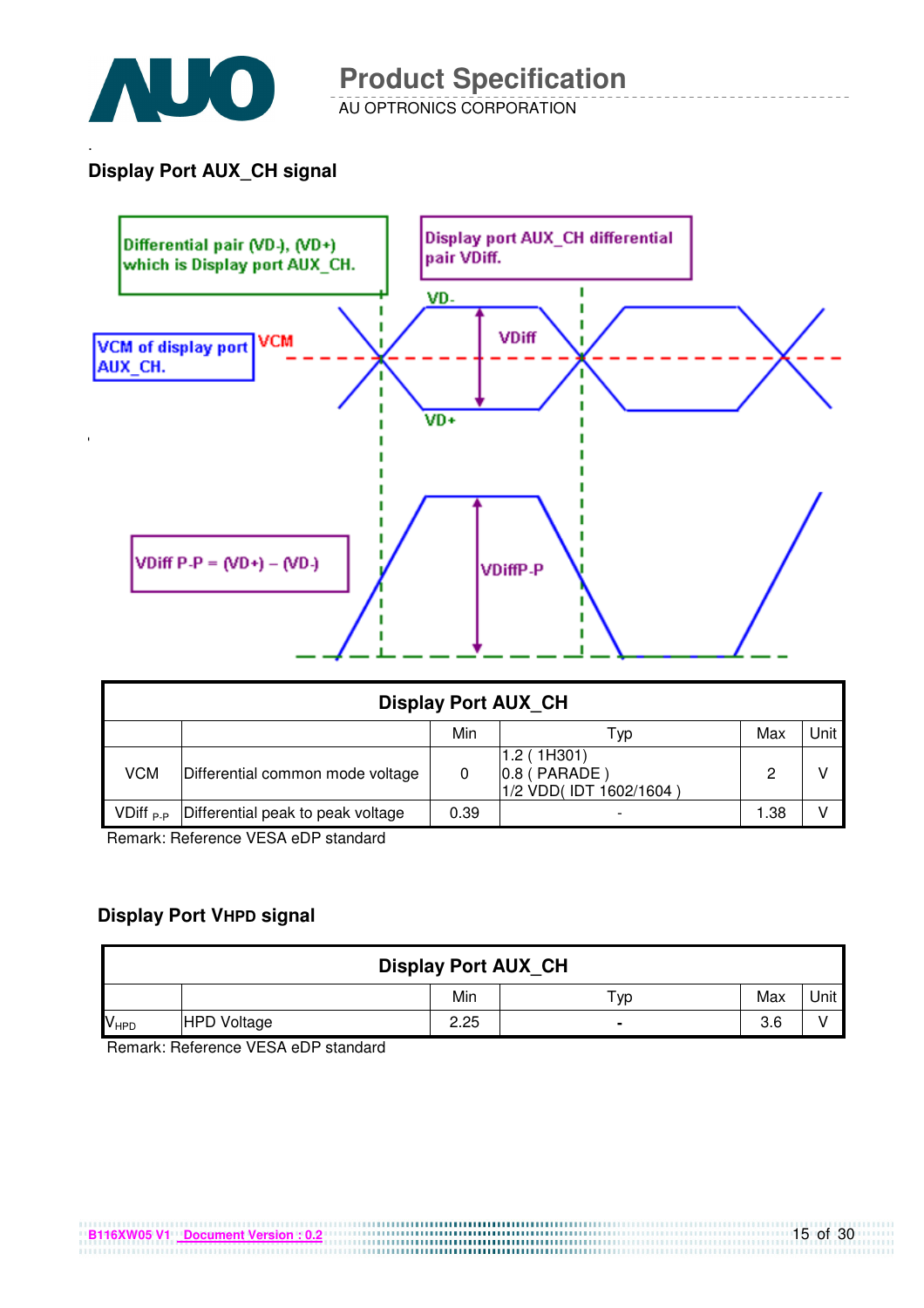

AU OPTRONICS CORPORATION

# **5.2 Backlight Unit 5.2.1 LED characteristics**

| <b>Parameter</b>           | Symbol | Min                      | Typ                      | <b>Max</b>               | <b>Units</b> | <b>Condition</b>                           |
|----------------------------|--------|--------------------------|--------------------------|--------------------------|--------------|--------------------------------------------|
| <b>LED Life-Time</b>       | N/A    | 12,000                   | $\overline{\phantom{0}}$ | $\overline{\phantom{a}}$ | Hour         | $(Ta=25^{\circ}C)$ , Note 1<br>$I_F=20$ mA |
| <b>LED Forward Voltage</b> | V⊧     | 2.8                      | $\overline{\phantom{0}}$ | 3.0                      |              | $I_F=20$ mA                                |
| <b>LED Reverse Current</b> | ΙR     | $\overline{\phantom{0}}$ | $\overline{\phantom{0}}$ | 2.0                      | $\mu$ A      | $V_B=5 V$                                  |

**Note 1:** The LED life-time define as the estimated time to 50% degradation of initial luminous.

#### **5.2.2 Suggested Backlight input signal characteristics**

**B140XW02 V1** Document Version : 1.0

| <b>Parameter</b>                             | Symbol         | Min | <b>Typ</b>     | <b>Max</b> | <b>Units</b> | <b>Remark</b>          |
|----------------------------------------------|----------------|-----|----------------|------------|--------------|------------------------|
| <b>LED Power Supply</b>                      | <b>VLED</b>    | 6.0 | 12.0           | 21.0       | [Volt]       |                        |
| <b>LED Enable Input</b><br><b>High Level</b> |                | 2.5 |                | 5.5        | [Volt]       |                        |
| <b>LED Enable Input</b><br>Low Level         | <b>VLED EN</b> |     |                | 0.8        | [Volt]       | Define as              |
| <b>PWM Logic Input</b><br><b>High Level</b>  |                | 2.5 |                | 5.5        | [Volt]       | Connector<br>Interface |
| <b>PWM Logic Input</b><br>Low Level          | <b>VPWM EN</b> |     |                | 0.8        | [Volt]       | $(Ta=25^{\circ}C)$     |
| <b>PWM Input Frequency</b>                   | <b>FPWM</b>    | 900 | $\overline{a}$ | 1.1K       | Hz           |                        |
| <b>PWM Duty Ratio</b>                        | Duty           | 5   |                | 100        | $\%$         |                        |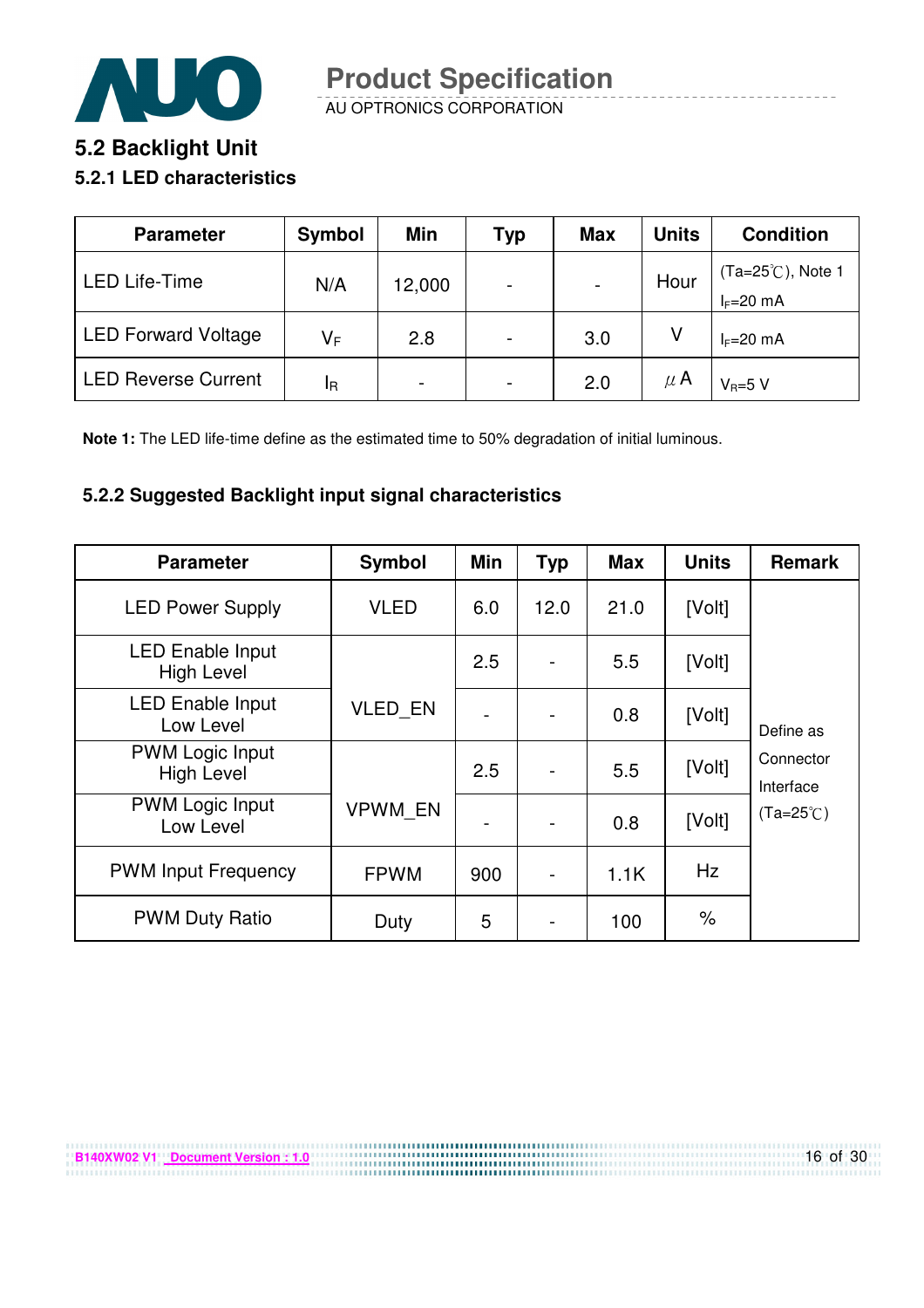

# **6. Signal Interface Characteristic**

## **6.1 Pixel Format Image**

Following figure shows the relationship of the input signals and LCD pixel format.



# **6.2 The Input Data Format**

18bbp RGB Mapping to a One Lane Main Link

**B116XW05 V1 Document Version : 0.1**

| Lane 0           |  |  |  |  |  |
|------------------|--|--|--|--|--|
| R0-5:0   G0-5:4  |  |  |  |  |  |
| G0-3:0   B0-5:2  |  |  |  |  |  |
| B0-1:0   R1-5:0  |  |  |  |  |  |
| G1-5:0   B1-5:4  |  |  |  |  |  |
| B1-3:0   R2-5:2  |  |  |  |  |  |
| R2-1:0   G2-5:0  |  |  |  |  |  |
| B2-5:0   R3-5:4  |  |  |  |  |  |
| R3-3:0   G3-5:2  |  |  |  |  |  |
| $3-1:0$   B3-5:0 |  |  |  |  |  |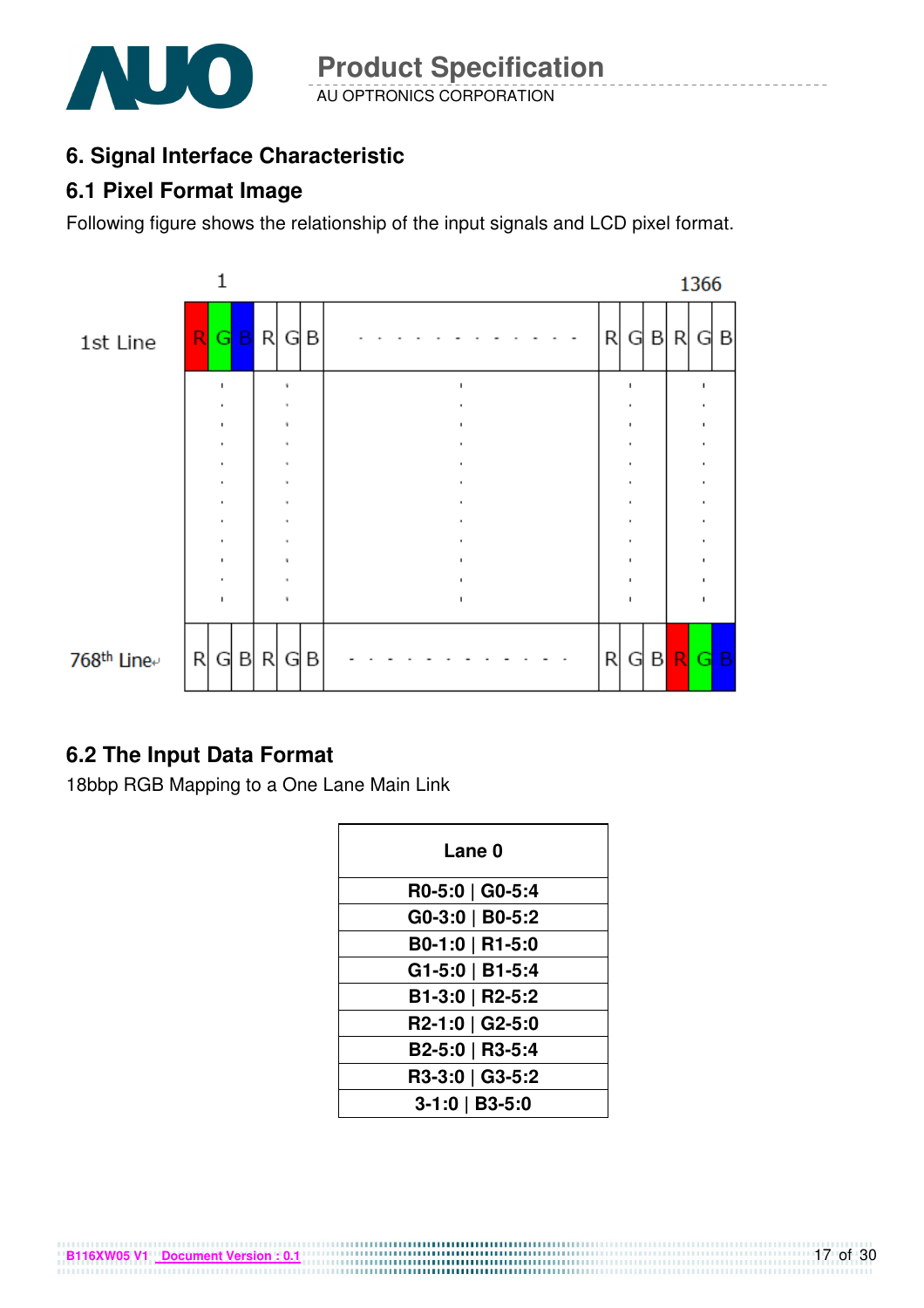

# **6.3 Integration Interface Requirement**

#### **6.3.1 Connector Description**

Physical interface is described as for the connector on module.

These connectors are capable of accommodating the following signals and will be following components.

| <b>Connector Name / Designation</b> | <b>For Signal Connector</b>      |
|-------------------------------------|----------------------------------|
| Manufacturer                        | <b>IPEX</b> or compatible        |
| Type / Part Number                  | IPEX 20525-030E-02 or compatible |
| <b>Mating Housing/Part Number</b>   | IPEX 20523-030T-01 or compatible |

#### **6.3.2 Pin Assignment**

| Pin            | Symbol              | Description                               |  |  |
|----------------|---------------------|-------------------------------------------|--|--|
|                |                     |                                           |  |  |
| ī              | NC-Reserved         | NC - Reserved (12C Data for LCD supplier) |  |  |
| $\overline{2}$ | <b>NC</b>           | <b>NC</b>                                 |  |  |
| 3              | Vdc(1 to 6)         | LED Anode (Positive)                      |  |  |
| 4              | Vdc(1 to 6)         | LED Anode (Positive)                      |  |  |
| 5              | NC                  | NC                                        |  |  |
| 6              | Vdc6                | LED Cathode (Negative)                    |  |  |
| 7              | Vde5                | LED Cathode (Negative)                    |  |  |
| 8              | Vdc4                | LED Cathode (Negative)                    |  |  |
| 9              | Vde3                | LED Cathode (Negative)                    |  |  |
| 10             | Vde2                | LED Cathode (Negative)                    |  |  |
| 11             | Vde1                | LED Cathode (Negative)                    |  |  |
| 12             | <b>Vsync</b>        | <b>LED Sync Signal</b>                    |  |  |
| 13             | <b>FSS</b>          | Frame Sync Signal                         |  |  |
| 14             | HDP                 | Hot Plug Detect Signal Pin                |  |  |
| 15             | LCD_GND             | Ground                                    |  |  |
| 16             | LCD GND             | Ground                                    |  |  |
| 17             | LCD Self Test       | <b>LCD</b> Panel Self Test                |  |  |
| 18             | LCD VCC             | LCD logic & driver power                  |  |  |
| 19             | LCD VCC             | LCD logic & driver power                  |  |  |
| 20             | <b>H_GND</b>        | High Speed Ground                         |  |  |
| 21             | AUX CH N            | Complement Signal Aux Ch.                 |  |  |
| 22             | <b>AUX CH P</b>     | True Signal Aux Ch.                       |  |  |
| 23             | H GND               | <b>High Speed Ground</b>                  |  |  |
| 24             | Lanc <sub>0</sub> P | True Signal Link 0                        |  |  |
| 25             | Lane0_N             | Complement Signal Link 0                  |  |  |
| 26             | <b>H_GND</b>        | <b>High Speed Ground</b>                  |  |  |
| 27             | Reserved (Lane1 P)  | True Signal Link 1                        |  |  |
| 28             | Reserved (Lane1 N)  | Complement Signal Link 1                  |  |  |
| 29             | H GND               | <b>High Speed Ground</b>                  |  |  |
| 30             | NC-Reserved         | Reserved (I2C CLK for LCD supplier)       |  |  |

**B116XW05 V1** <u>Document Version : 0.1</u> **COVID-000 DOM**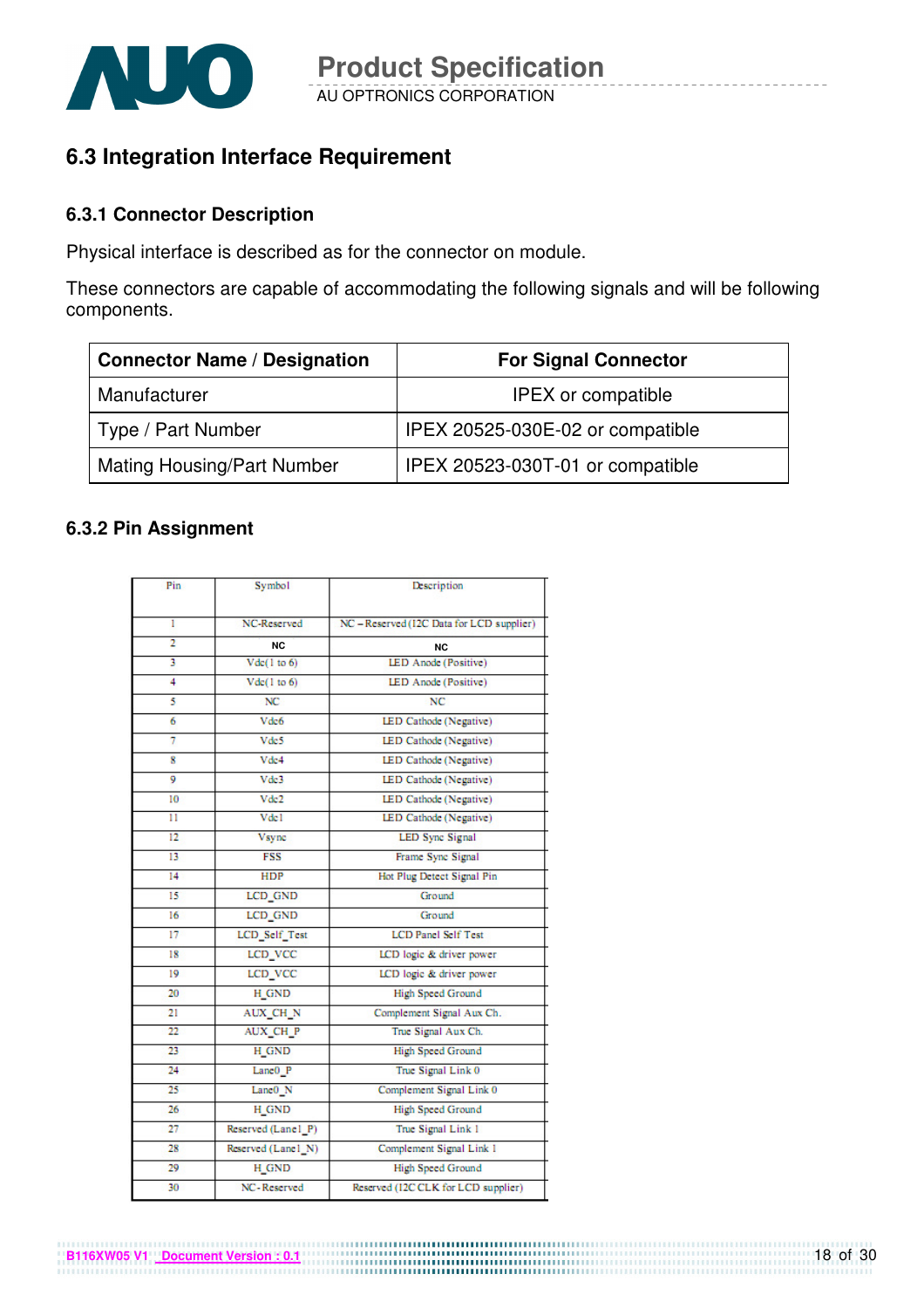

AU OPTRONICS CORPORATION **Product Specification** 

## **6.4 Interface Timing**

#### **6.4.1 Timing Characteristics**

Basically, interface timings should match the 1366x768 /60Hz manufacturing guide line timing.

| Signal            | Parameter                     | Symbol       | Min | Typ            | Max | Unit        | Note                         |
|-------------------|-------------------------------|--------------|-----|----------------|-----|-------------|------------------------------|
| $D_{CLK}$         | Clock Period                  | Tc           |     | 13.89          |     | m           | 1                            |
|                   | Clock Frequency               | $f_c$        |     | 72             |     | MHz         | $1/T_c$                      |
|                   | Duty Ratio (% High)           | $K_{dr}$     | 40  | 50             | 60  | ₩           | $T_{\text{Ch}}/T_{\text{C}}$ |
|                   | <b>Rise Time</b>              | TRCLK        | ٠   | 4.42           | ٠   | ms          |                              |
|                   | Fall Time                     | $T_{FCLK}$   | ٠   | 4.42           | ×   | m           |                              |
| DE                | DE Setup Time                 | $T_{xx}$     | 4   | ۰              | ۰   | m           |                              |
| (Data Enable      | Data Setup Time               | $T_{sd}$     | 4   | ٠              | ۰   | ms          |                              |
| Only)             | Data Hold Time                | $\rm T_{hd}$ | 2   | $\blacksquare$ | ۰   | m           |                              |
| (DTMG)            | Horizontal Period             | $T_{\rm H}$  |     | 1500           |     | Tc          | $\overline{2}$               |
| Data              | Horizontal Blank Period       | $\rm T_{ha}$ |     | 134            |     | Te          |                              |
|                   | Vertical Period               | $T_{\rm v}$  |     | 800            |     | $\rm T_H$   | f <sub>v</sub> 59.90 Hz, 3   |
|                   | Vertical Blank Period         | $T_{wvb}$    |     | 32             |     | $T_{\rm H}$ |                              |
| $H_{\text{sync}}$ | H <sub>sync</sub> Back Porch  | $H_{bp}$     | 48  | 64             |     | $T_{\rm c}$ |                              |
|                   | H <sub>one</sub> Pulse Width  | Twat         | 24  | 54             |     | $T_{\rm C}$ |                              |
|                   | H <sub>ryne</sub> Front Porch | $H_{\oplus}$ | 8   | 14             |     | $\rm T_C$   |                              |

**B116XW05 V1** <u>Document Version : 0.1</u> **COVID-000 COVID-0000 COVID-0000 COVID-0000 COVID-0000 COVID-0000 COVID-0000 COVID-0000 COVID-0000 COVID-0000 COVID-00000 COVID-0000 COVID-0000 COVID-0000**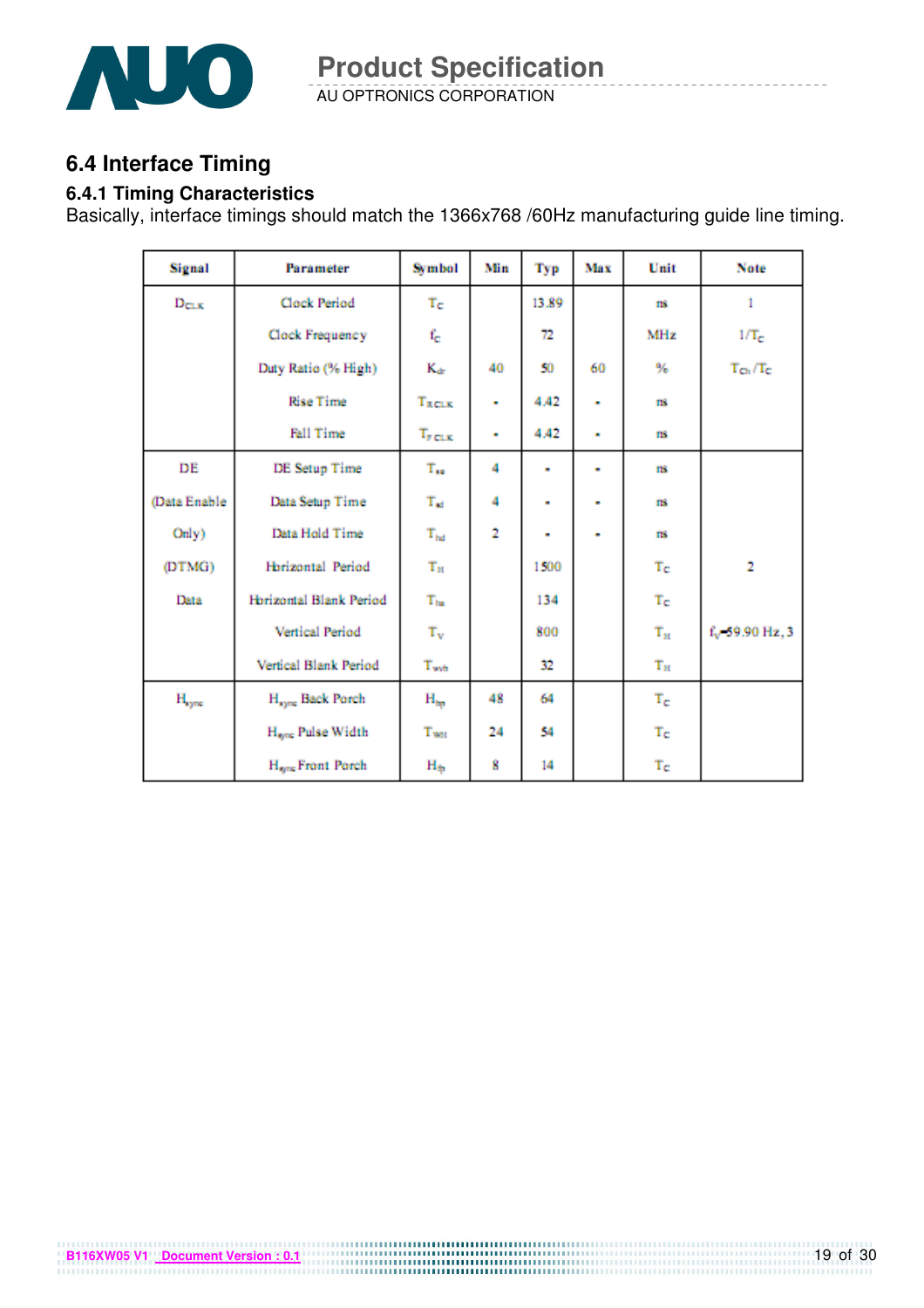

AU OPTRONICS CORPORATION **Product Specification** 

**6.4.2 Timing diagram** 



**B116XW05 V1** <u>Document Version : 0.1</u> **COVERTS B116XW05 V1 Document Version : 0.1 Document Version : 0.1**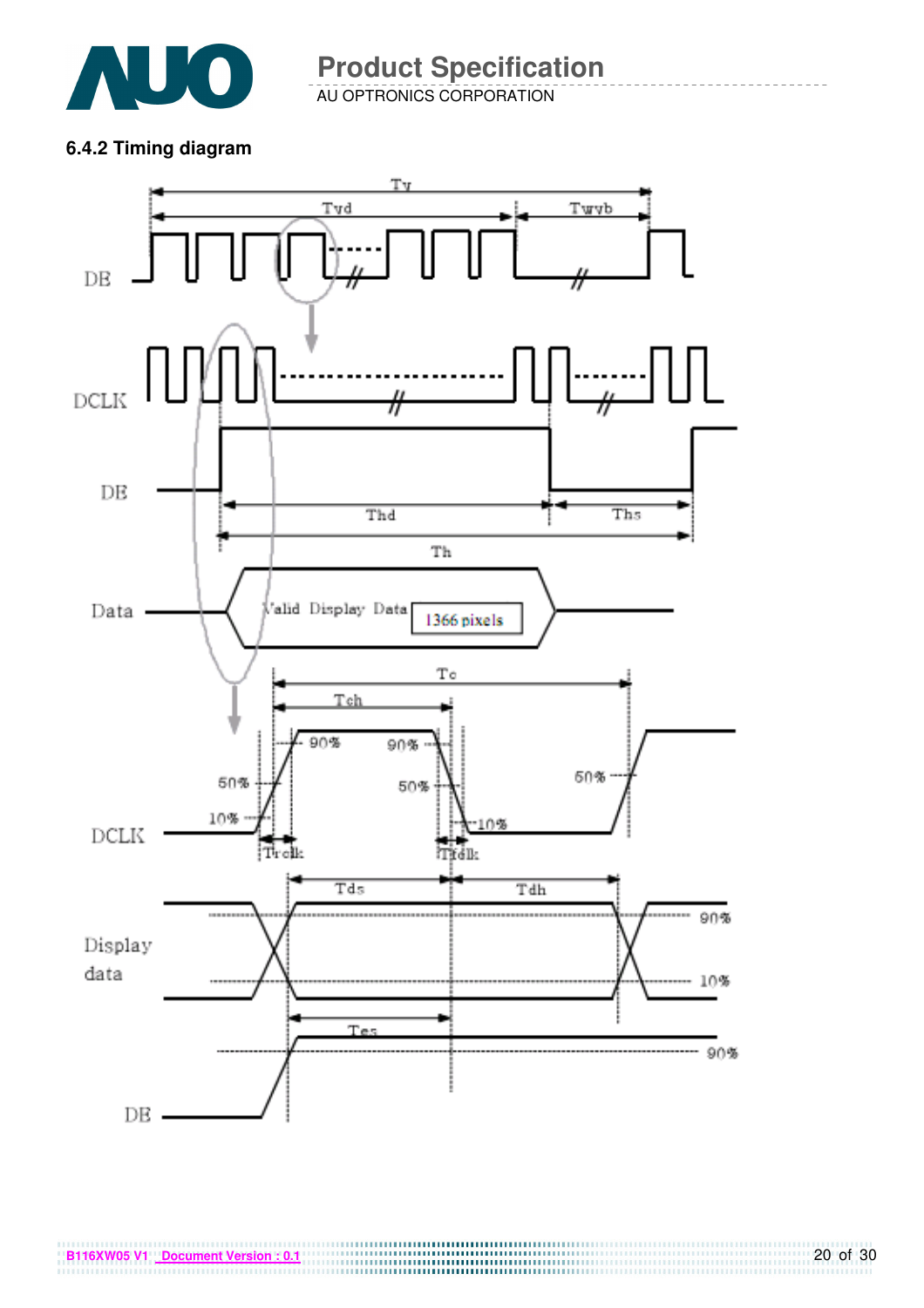

AU OPTRONICS CORPORATION

#### **6.5 Power ON/OFF Sequence**



| Parameter      |          | Limit<br><b>Values</b> | <b>Units</b> | <b>Description</b>                                                     |  |  |
|----------------|----------|------------------------|--------------|------------------------------------------------------------------------|--|--|
|                | Min      | Max                    |              |                                                                        |  |  |
| T1             | 0.5      | 10                     | ms           | Power rail rise time 10% to 90%                                        |  |  |
| T2             | 0        | 50                     | ms           | Delay from power on to Sink Aux Channel response ready (note 1)        |  |  |
| T <sub>3</sub> | $\Omega$ | 50                     | ms           | Delay from Main Link activity to power off                             |  |  |
| T <sub>4</sub> | 500      | $\overline{a}$         | ms           | Power off time                                                         |  |  |
| T <sub>5</sub> | 200      | ಇ                      | ms           | Delay from Main Link enable to backlight enable                        |  |  |
| T <sub>6</sub> | 200      | ÷                      | ms           | Delay from backlight disable to Main Link disable                      |  |  |
| T7             | $\sim$   | 10                     | ms           | Power rail fall time 90% to 10%                                        |  |  |
| T8             | ٠        | 10                     | ms           | Link training duration, active video enabled by the end of this period |  |  |

**B116XW05 V1 Document Version : 0.1**

21 of 30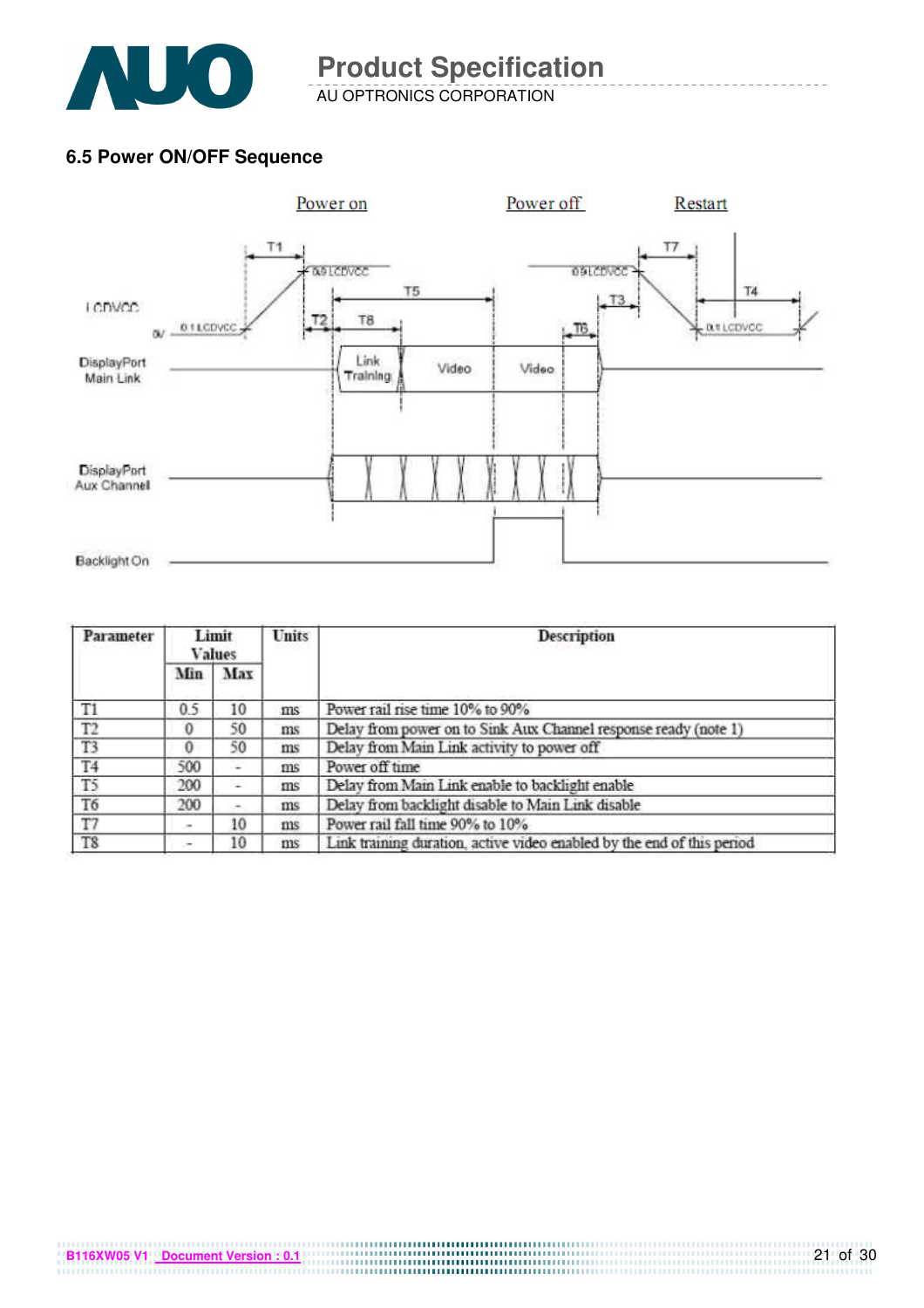

# **7. Panel Reliability Test**

## **7.1 Vibration Test**

**Test Spec:** 

- **•** Test method: Non-Operation
- Acceleration: 1.5 G
- Frequency: 10 500Hz Random
- Sweep: 30 Minutes each Axis (X, Y, Z)

### **7.2 Shock Test**

**Test Spec:** 

- **•** Test method: Non-Operation
- Acceleration: 220 G, Half sine wave
- Active time: 2 ms
- Pulse: X,Y,Z .one time for each side

## **7.3 Reliability Test**

| <b>Items</b>                                | <b>Required Condition</b>                      | <b>Note</b> |
|---------------------------------------------|------------------------------------------------|-------------|
| <b>Temperature</b><br><b>Humidity Bias</b>  | Ta= 40℃, 90%RH, 300h                           |             |
| <b>High Temperature</b><br><b>Operation</b> | Ta= $50^{\circ}$ C, Dry, 300h                  |             |
| <b>Low Temperature</b><br><b>Operation</b>  | Ta= 0℃, 300h                                   |             |
| <b>High Temperature</b><br><b>Storage</b>   | Ta= 60℃, 35%RH, 300h                           |             |
| <b>Low Temperature</b><br><b>Storage</b>    | Ta= -20℃, 50%RH, 250h                          |             |
| <b>Thermal Shock</b><br>Test                | Ta=-20℃ to 60℃, Duration at 30 min, 100 cycles |             |
| <b>ESD</b>                                  | Contact: ±8 KV                                 | Note 1      |
|                                             | Air : ±15 KV                                   |             |

**Note1:** According to EN 61000-4-2 , ESD class B: Some performance degradation allowed. No data lost

. Self-recoverable. No hardware failures.

**Remark:** MTBF (Excluding the LED): 30,000 hours with a confidence level 90%

**B116XW05 V1 Document Version : 0.1**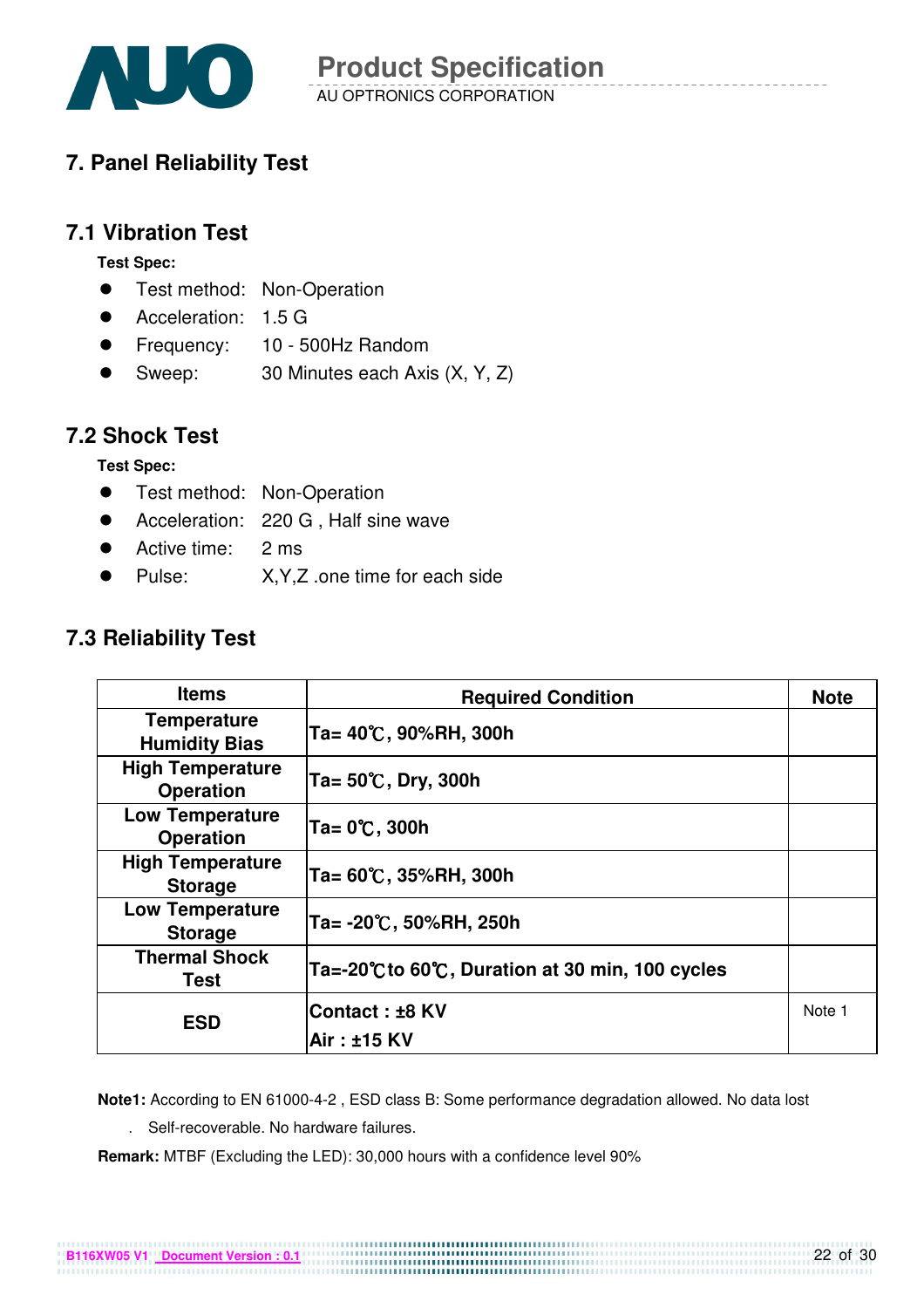### **8. Mechanical Characteristics**

# **8.1 LCM Outline Dimension**

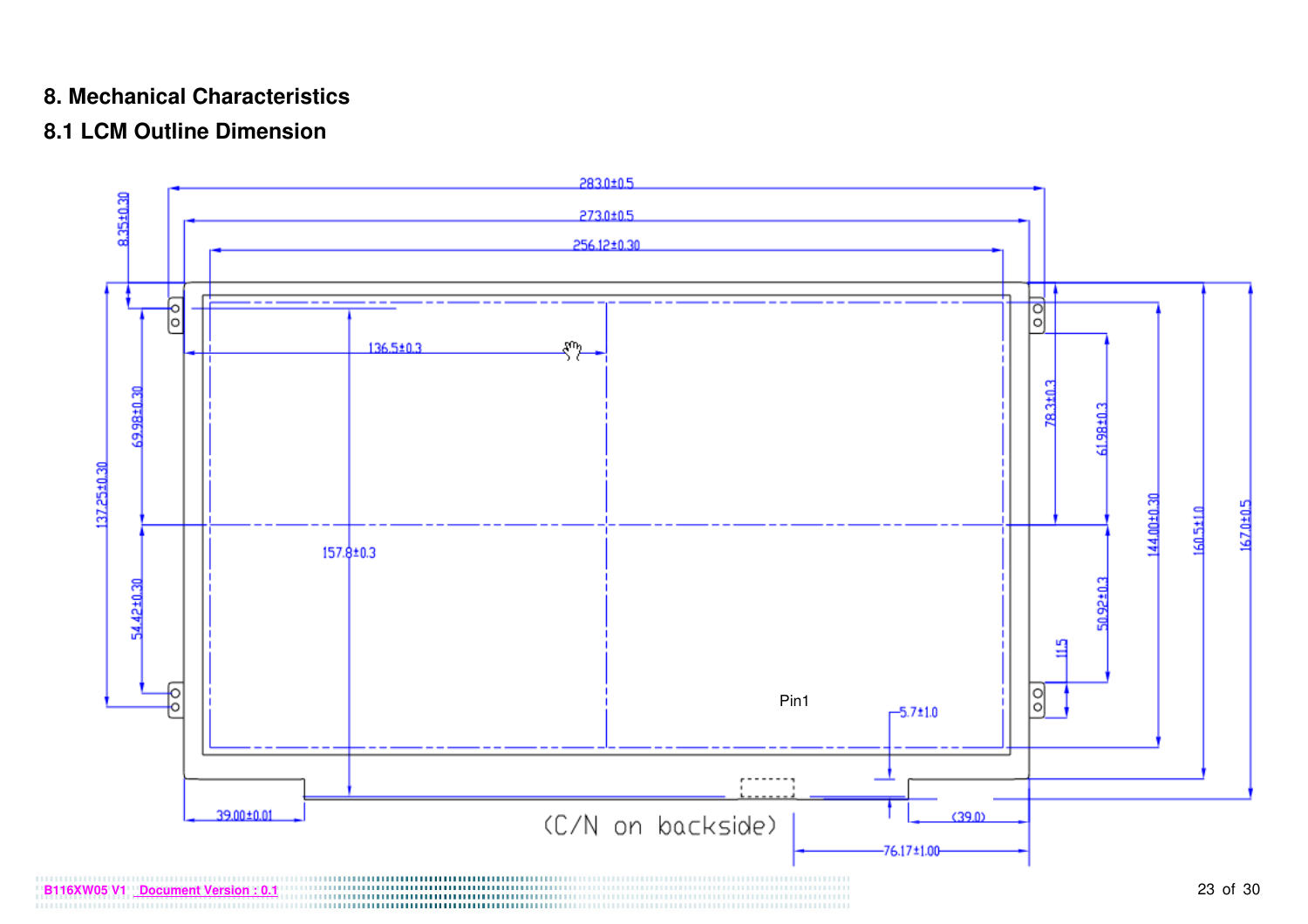# **9. Shipping and Package**

# **9.1 Shipping Label Format**

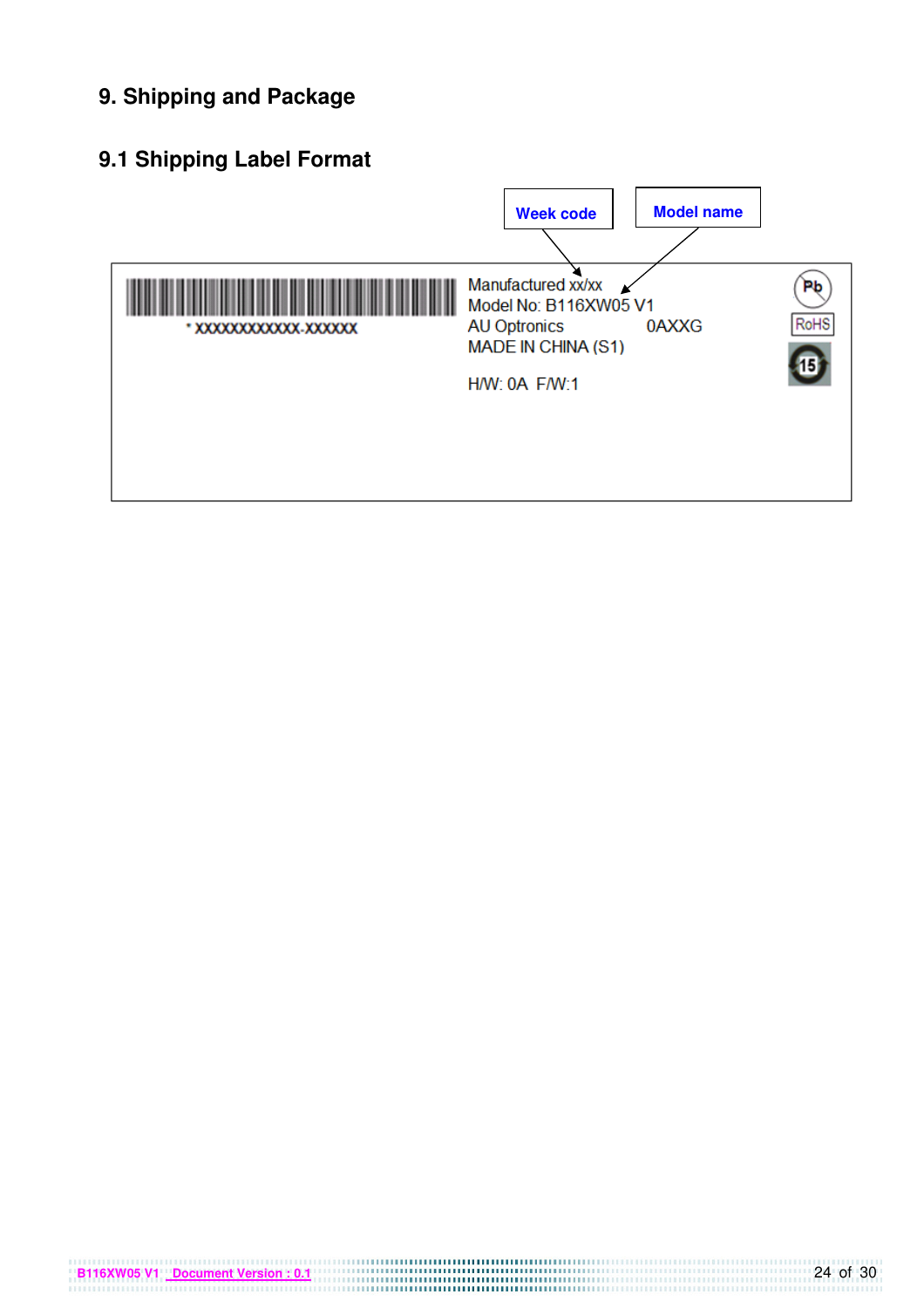# **9.2 Carton Package**

**B116XW05 V1 Document Version : 0.1** 25 of 30

TBD.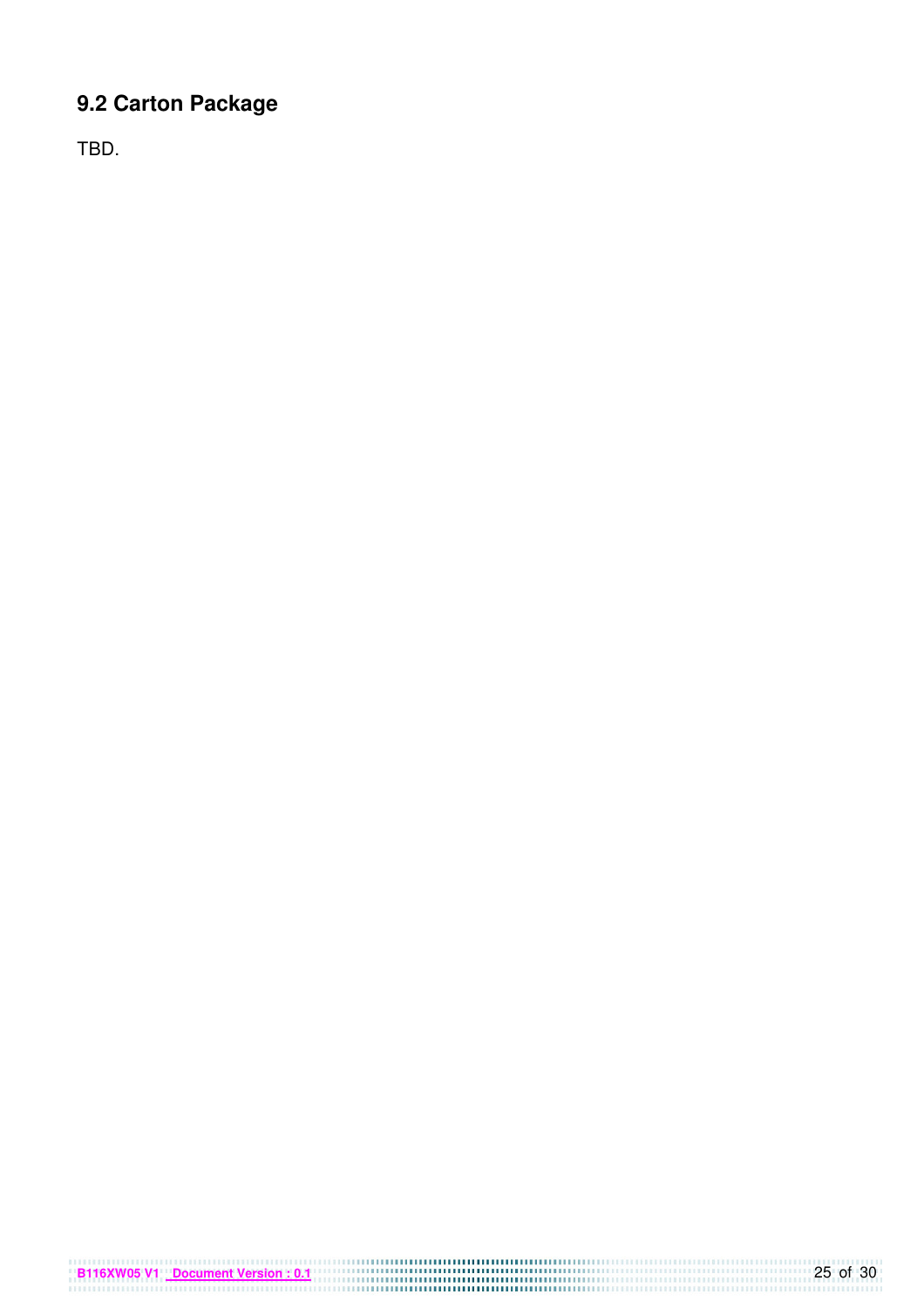# **9.3 Shipping Package of Palletizing Sequence**

TBD.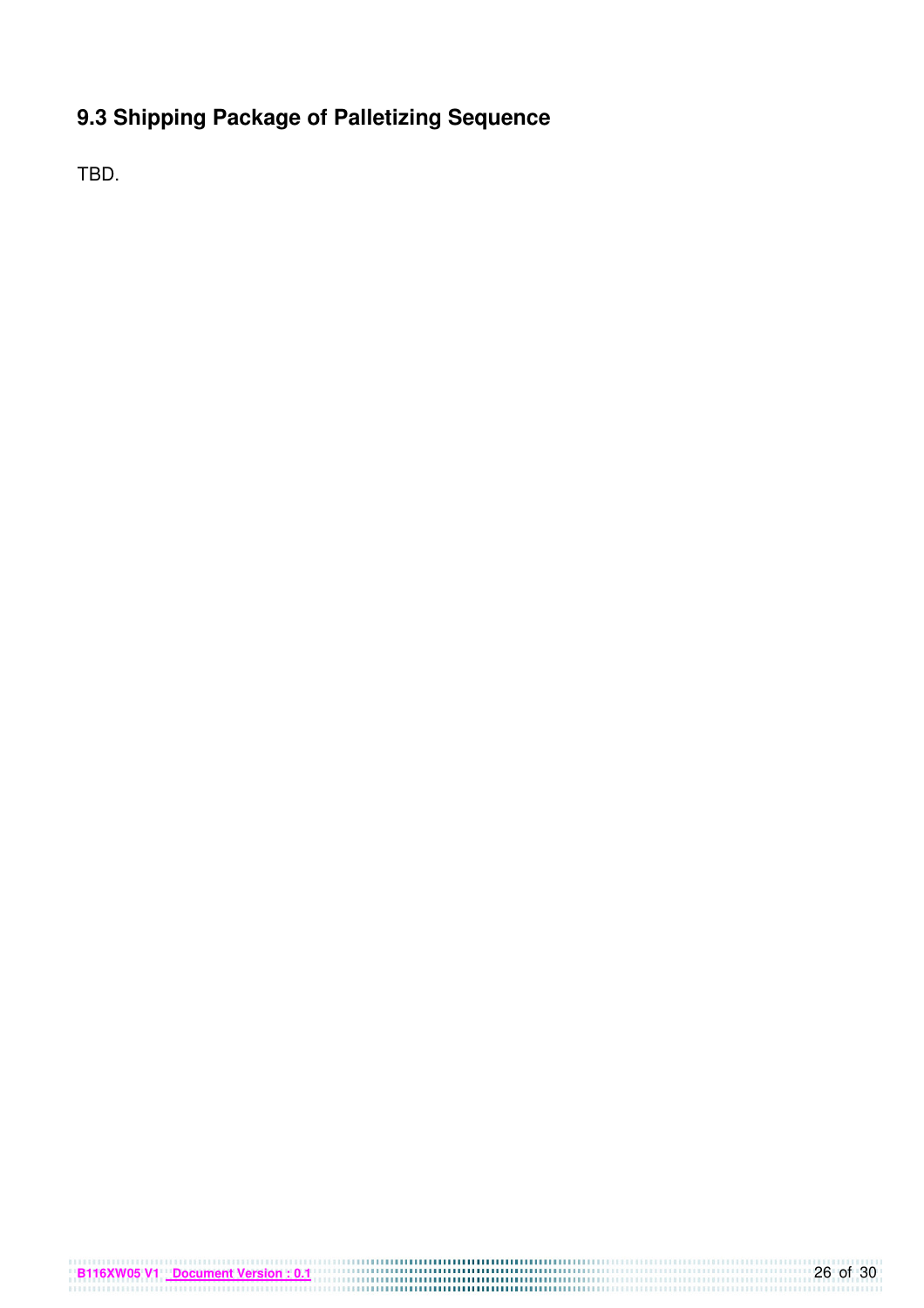# **10. Appendix: EDID Description**

| <b>Address</b> | <b>FUNCTION</b>             | B116XW05 V001 | Note                           |
|----------------|-----------------------------|---------------|--------------------------------|
| <b>HEX</b>     | <b>Header</b>               | <b>HEX</b>    |                                |
| 00             |                             | 00            |                                |
| 01             |                             | FF            |                                |
| 02             |                             | FF            |                                |
| 03             |                             | FF            |                                |
| 04             |                             | FF            |                                |
| 05             |                             | FF            |                                |
| 06             |                             | FF            |                                |
| 07             |                             | 00            |                                |
| 08             | <b>EISA Manuf. Code LSB</b> | 06            |                                |
| 09             | <b>Compressed ASCII</b>     | 10            |                                |
| 0Α             | <b>Product Code</b>         | F4            |                                |
| 0В             | hex, LSB first              | 9C            |                                |
| 0C             | $32$ -lit ser #             | 01            | unused                         |
| 0D             |                             | 01            |                                |
| 0E             |                             | 01            |                                |
| 0F             |                             | 01            |                                |
| 10             | Week of manufacture         | 01            | Week                           |
| 11             | Year of manufacture         | 14            | 20(2010-1990=20)               |
| 12             | <b>EDID Structure Ver.</b>  | 01            |                                |
| 13             | EDID revision #             | 03            |                                |
| 14             | Video input definition      | 80            | <b>Digital Input</b>           |
| 15             | Max H image size            | 1Α            | 25.6cm                         |
| 16             | Max V image size            | 0E            | 14.4cm                         |
| 17             | <b>Display Gamma</b>        | 78            | Gamma 2.2                      |
| 18             | Feature support             | 0A            | no DPMS, Active off, RGB color |
| 19             | Red/green low bits          | 50            |                                |
| 1A             | Blue/white low bits         | C5            |                                |
| 1B             | Red x/ high bits            | 98            |                                |
| 1C             | Red y                       | 58            |                                |

**B116XW05 V1** <u>Document Version : 0.1</u> 27 of 30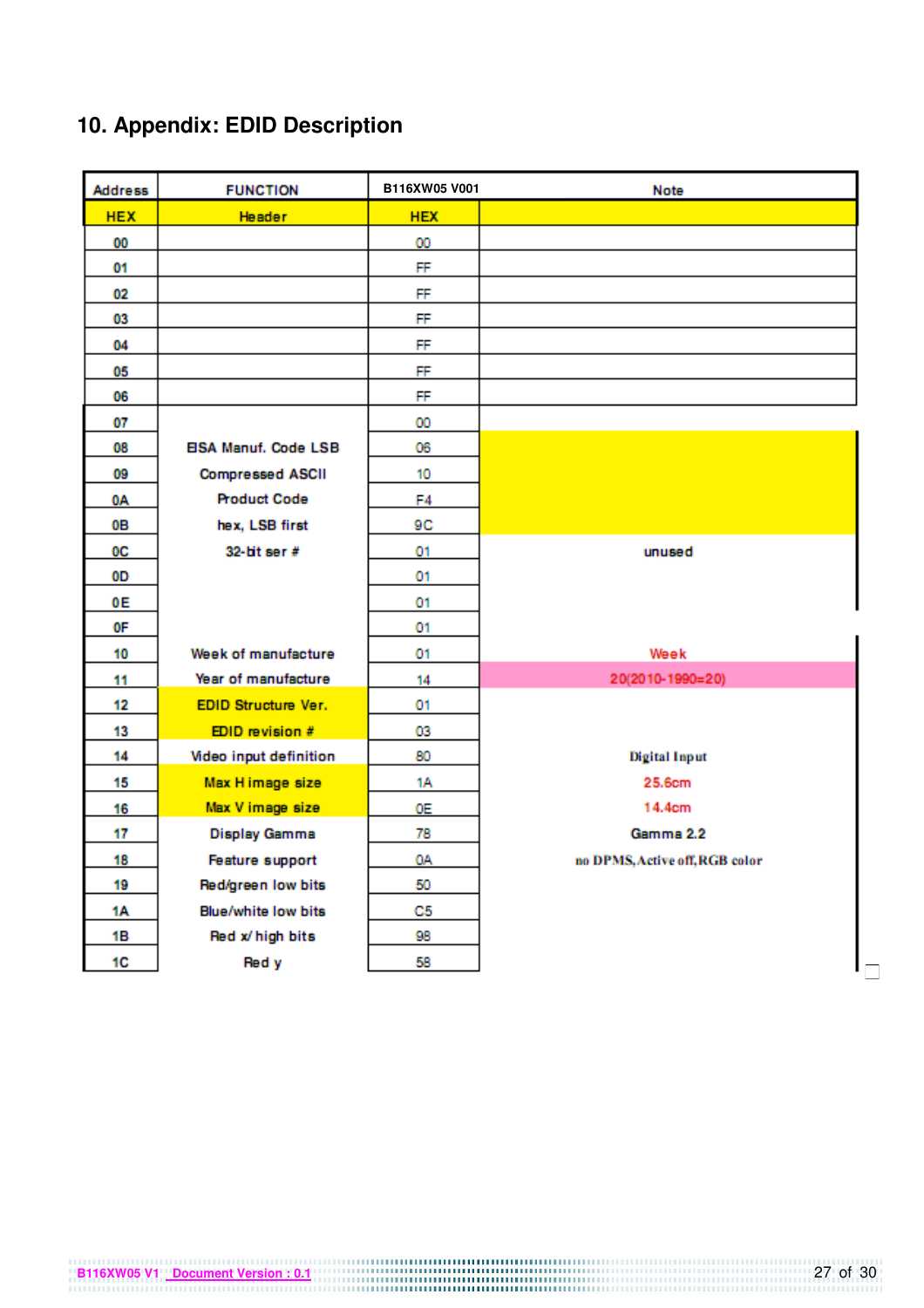| 10        | Green x                                                         | 52  |                                               |
|-----------|-----------------------------------------------------------------|-----|-----------------------------------------------|
| 1E        | Green y                                                         | 8E. |                                               |
| <b>TF</b> | <b>Blue x</b>                                                   | 27  |                                               |
| 20        | <b>Blue y</b>                                                   | 25  |                                               |
| 21        | <b>White x</b>                                                  | 50  |                                               |
| 22        | White y                                                         | 54  |                                               |
| 23        | <b>Established timing 1</b>                                     | 00  | unused.                                       |
| 24        | <b>Established timing 2</b>                                     | 00  |                                               |
| 25        | Manufacturer's Timing                                           | 00  |                                               |
| 28        | Standard timing #1                                              | 01  | unused                                        |
| 27        |                                                                 | 01  |                                               |
| 28        | Standard timing #2                                              | 01. |                                               |
| 29        |                                                                 | 01  |                                               |
| 2A        | Standard timing #3                                              | 01  |                                               |
| 28        |                                                                 | 01  |                                               |
| 20        | Standard timing #4                                              | 01  |                                               |
| 20        |                                                                 | 01  |                                               |
| 2E        | Standard timing #5                                              | 01  |                                               |
| 25        |                                                                 | 01  |                                               |
| 30        | Standard timing #6                                              | 01  |                                               |
| 31        |                                                                 | 01  |                                               |
| 32        | Standard timing #7                                              | 01  |                                               |
| 33        |                                                                 | 01  |                                               |
| 34        | Standard timing #8                                              | 01  |                                               |
| 35        |                                                                 | 01  |                                               |
| 36        | Pixel Clock/10.000<br>(LSB)                                     | 20  | <b>Timing Descriptor #1</b>                   |
|           | Pixel Clock/10,000                                              |     |                                               |
| 37        | (INSB)<br>Horiz. Active pixels(Lower 8)                         | 10  | 1366x768 @60_mode:pixel clock=72MHz           |
| 38        | bits)                                                           | 56  | Horiz active=1366 pixels                      |
| 39        | Horiz.Blanking (Lower 8 bits)                                   | 86  | Horiz blanking=768 pixels                     |
| 3A        | Horiz. Active pixels: Horiz.<br><b>Blanking</b> (Upper4:4 bits) | 50  |                                               |
| 3B.       |                                                                 | OO. |                                               |
| 30        |                                                                 | 20  |                                               |
|           | Vert. Active pixels: Vert.                                      |     |                                               |
| 30        | Blanking (Upper4:4 bits)                                        | 30  |                                               |
| 3E.       |                                                                 | E   | Horiz sync. Offset=56 pixels                  |
| 3F        | Vert. Syne. Offset=x x lines,                                   | 38  | Horiz sync. Pulse Width=58 pixels             |
| 40        | <b>Sync Width=xx lines</b>                                      | 13  | Verti sync. Offset=1 lines,Sync Width=3 lines |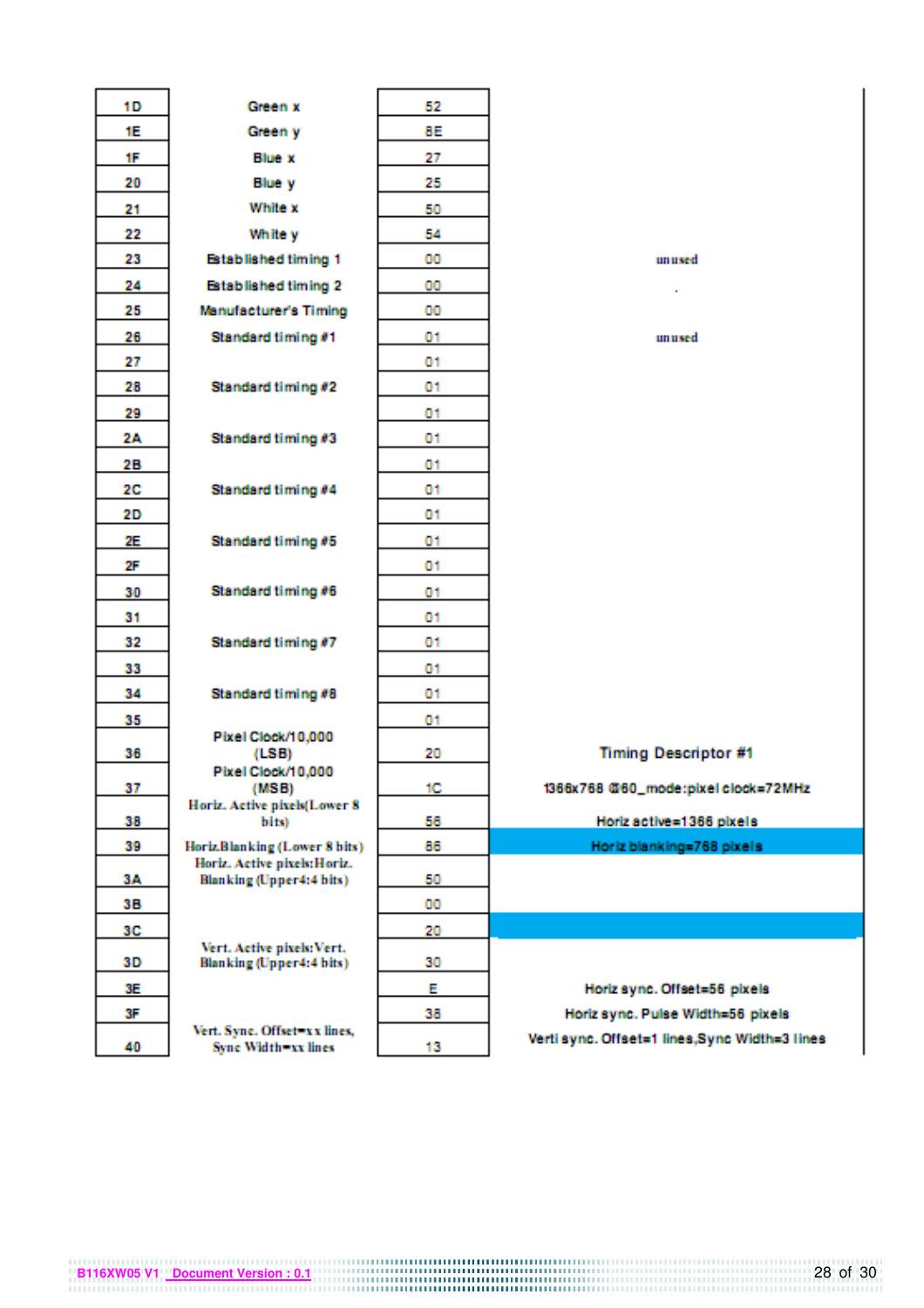|           | Horz, Ver, Sync/Width (upper-                                     |                 |                             |
|-----------|-------------------------------------------------------------------|-----------------|-----------------------------|
| 41        | ÷.<br>bits)                                                       | 00              |                             |
|           | Hori. Image size (Lower 8)                                        |                 |                             |
| 42.       | bits).<br>Vert. Image size (Lower 8)                              | 00              | Hori image size= 256.125 mm |
| 43        | bits)                                                             | 90              | Verti image size = 144mm    |
| 44        | Hori, Image size : Vert. Image<br>size (Upper 4 bits)             | 10              |                             |
| 45        |                                                                   | 00              | Horizontal Border = 0       |
| 46        |                                                                   | 00              | Vertical Border = 0         |
| 47        |                                                                   | 18              |                             |
| 48        | Detailed timing/monitor                                           | 00              |                             |
| 49        | descriptor #2                                                     | 00              |                             |
| 44        |                                                                   | 00              |                             |
| 48        |                                                                   | 01              |                             |
| <b>4C</b> | <b>Version</b>                                                    | 00              |                             |
| 40        | Apple edid signature                                              | 06.             |                             |
| 4E        | Apple edid signature                                              | 10              |                             |
| <b>AF</b> | Link Type (LVDS Link, MSB<br>justified)                           | 30              |                             |
| 50        | <b>Pixel and link component</b><br>format (6-bit panel interface) | 00              |                             |
| 51        | Panel features (No inverter)                                      | 00              |                             |
| 52        |                                                                   | <b>OO</b>       |                             |
| 53        |                                                                   | 00              |                             |
| 54        |                                                                   | 00              |                             |
| 55        |                                                                   | 00              |                             |
| 56        |                                                                   | 00              |                             |
| 57        |                                                                   | 00              |                             |
| 58        |                                                                   | 0A              |                             |
| 59        |                                                                   | 20              |                             |
| <b>5A</b> | Detailed timing/monitor                                           | 00              |                             |
| 58        | descriptor #3                                                     | 00              |                             |
| <b>5C</b> |                                                                   | <b>OO</b>       |                             |
| 50        |                                                                   | FE <sup>1</sup> |                             |
| <b>SE</b> |                                                                   | 00              |                             |
| SF        |                                                                   | 42.             | $\mathbf{B}$                |
| 60        |                                                                   | 31              | 1                           |
| 61        |                                                                   | 31              | 1                           |
| 62.       |                                                                   | <b>SIR</b>      |                             |